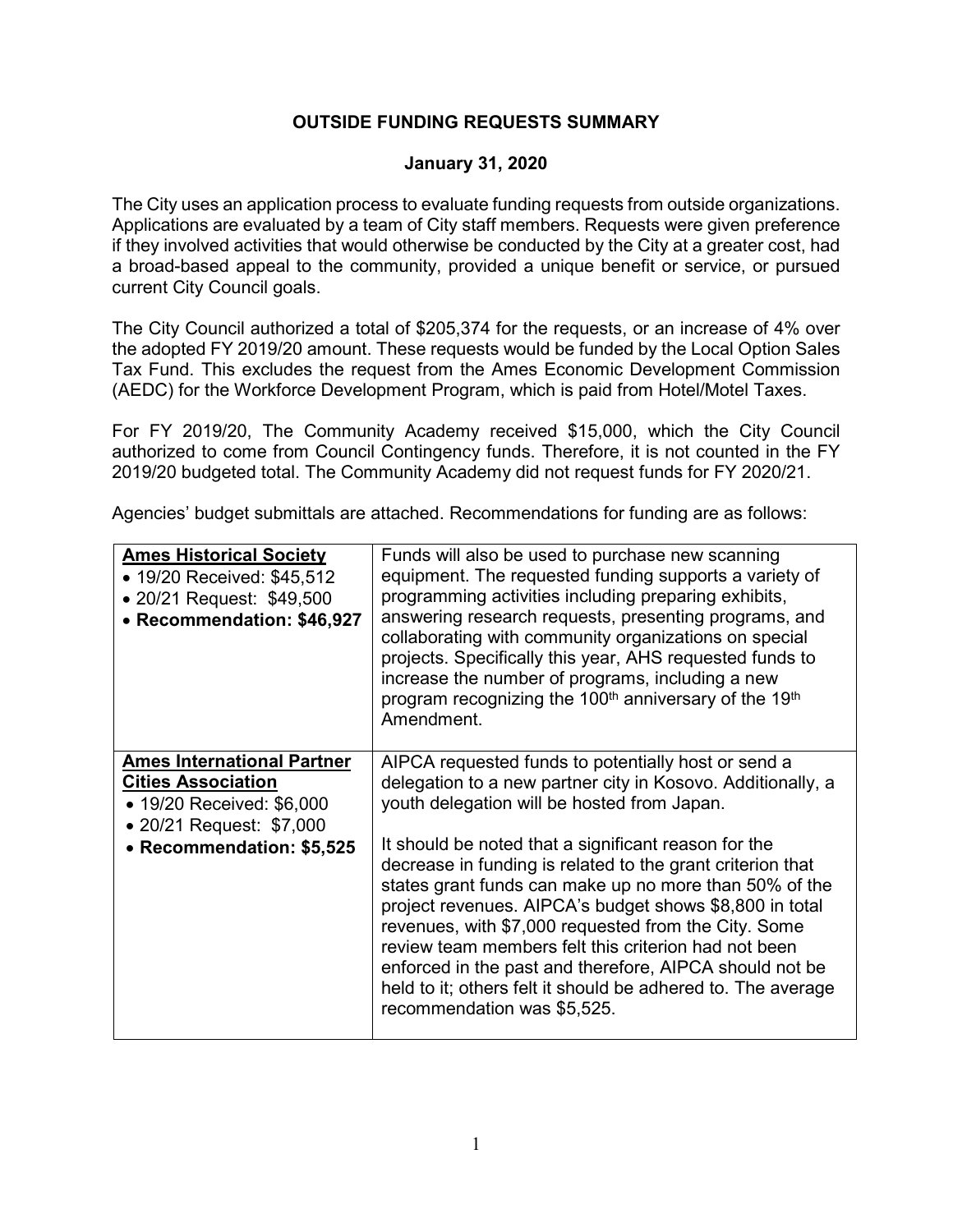| <b>Ames Main Street</b><br>• 19/20 Received: \$47,297<br>•20/21 Request: \$60,000<br>• Recommendation: \$50,035                        | AMS requested funds to conduct beautification efforts<br>Downtown and to support ArtWalk, Snow Magic, the 4 <sup>th</sup> of<br>July Parade and retail events.<br>In prior years, the City provided \$7,500 for beautification<br>efforts; AMS is requesting \$20,200 for this activity in part<br>due to the cost of installing new "Ames Main Street"<br>branded signage. For this one-time signage update, the<br>City Council could consider allocating one-time funds, if it<br>is interested in supporting that program. |
|----------------------------------------------------------------------------------------------------------------------------------------|--------------------------------------------------------------------------------------------------------------------------------------------------------------------------------------------------------------------------------------------------------------------------------------------------------------------------------------------------------------------------------------------------------------------------------------------------------------------------------------------------------------------------------|
| <b>Campustown Action</b><br><b>Association</b><br>• 19/20 Received: \$32,965<br>•20/21 Request: \$37,000<br>• Recommendation: \$35,168 | CAA has requested funds for hosting Summerfest and two<br>fall events. CAA would also use funds for beautification<br>efforts, explore and promote façade improvements, and<br>recruit outside organizations to hold events in<br>Campustown.                                                                                                                                                                                                                                                                                  |
| <b>Hunziker Youth Sports</b><br><b>Complex</b><br>• 19/20 Received: \$30,700<br>•20/21 Request: \$32,000<br>• Recommendation: \$31,876 | This request is to defray operating expenses for the<br>Complex, which results in lower fees charged to<br>participants.                                                                                                                                                                                                                                                                                                                                                                                                       |
| <b>Story County Housing Trust</b><br>• 19/20 Received: \$35,000<br>•20/21 Request: \$36,500<br>• Recommendation: \$35,843              | This request is to fund owner-occupied home repairs and<br>rental assistance programs for individuals and families in<br>the City of Ames and Story County. Funds will be used to<br>partially meet the 25% local match monies for the state<br>annual grant award.                                                                                                                                                                                                                                                            |

## **Request from Hotel/Motel Tax Fund:**

| <b>AEDC</b>                | Funds requested are to support the AEDC's workforce    |
|----------------------------|--------------------------------------------------------|
| • 19/20 Received: \$15,000 | development programming. Funds would be used for a     |
| • 20/21 Request: \$15,000  | women in manufacturing event, a parent/student         |
| • Recommendation: \$15,000 | manufacturing event, online marketing, and sponsorship |
|                            | of a child care program.                               |
|                            |                                                        |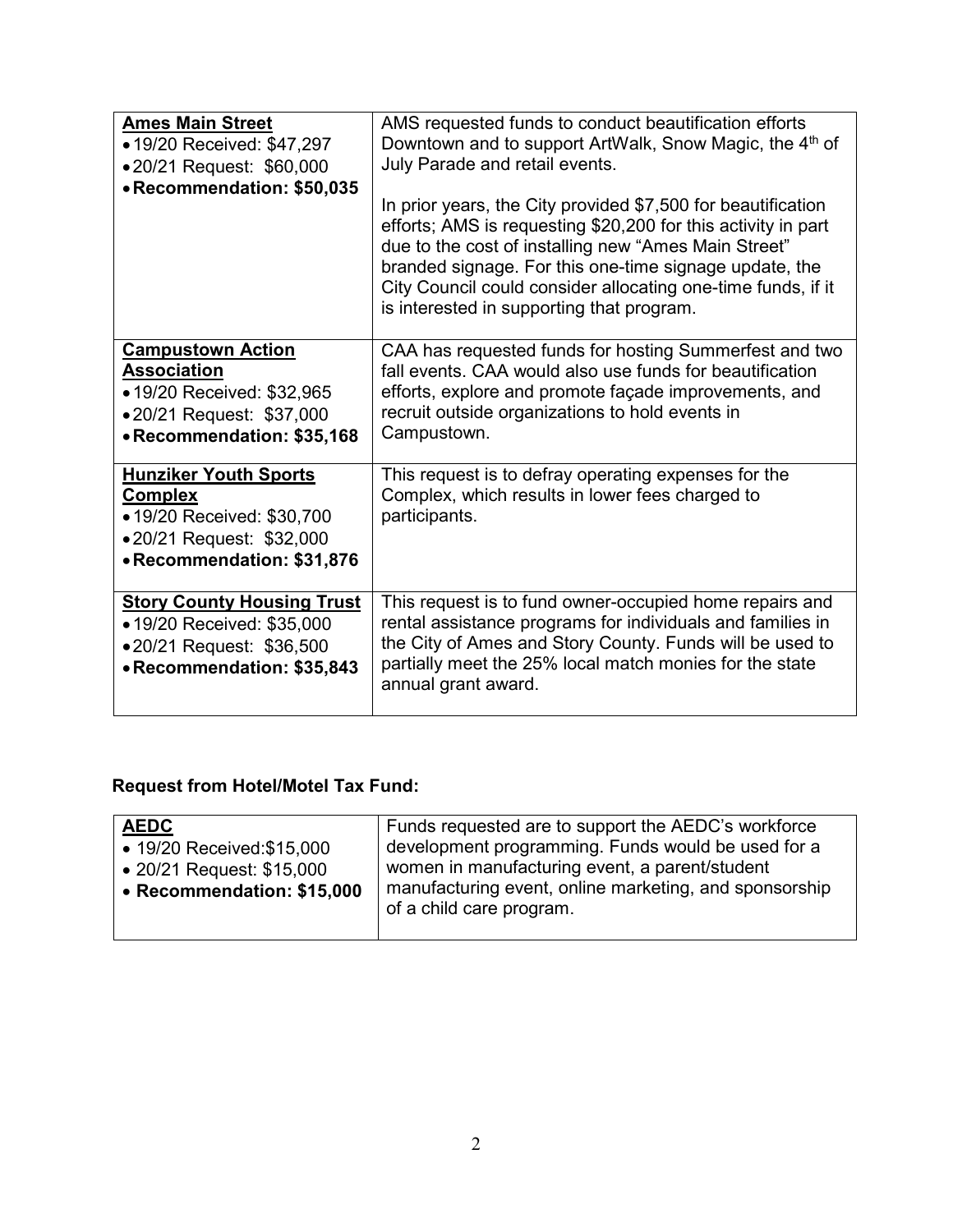|                                   | 2019/20<br><b>Adopted</b> | 2020/21<br><b>Request</b> | 2020/21<br>Recomm. | \$ Increase<br>or | % Increase<br>or |
|-----------------------------------|---------------------------|---------------------------|--------------------|-------------------|------------------|
|                                   |                           |                           |                    | <b>Decrease</b>   | <b>Decrease</b>  |
| <b>Ames Historical Society</b>    | 45,512                    | 49,500                    | 46,927             | 1,415             | 3.1%             |
| <b>Ames Int'l Partner Cities</b>  | 6,000                     | 7,000                     | 5,525              | -475              | $-7.9%$          |
| <b>Ames Main Street</b>           | 47,297                    | 60,000                    | 50,035             | 2,738             | 5.8%             |
| Campustown Action Ass'n           | 32,965                    | 37,000                    | 35,168             | 2,203             | 6.7%             |
| Hunziker Youth Sports Complex     | 30,700                    | 32,000                    | 31,876             | 1,176             | 3.8%             |
| <b>Story County Housing Trust</b> | 35,000                    | 36,500                    | 35,843             | 843               | 2.4%             |
| <b>TOTAL</b>                      | 197,494<br>S.             | \$222,000                 | 205,374<br>S       | \$<br>7,900       | 4.0%             |

## **FY 2020/21 Operational Funding Recommendations (Local Option)**

## **FY 2020/21 Operational Funding Recommendations (Hotel/Motel Tax Fund )**

|                                    | 2019/20<br><b>Adopted</b> | 2020/21<br><b>Request</b> | 2020/21<br>Recomm. |  |
|------------------------------------|---------------------------|---------------------------|--------------------|--|
| AEDC Workforce Development Program | \$15,000                  | \$15,000                  | -SS<br>15.000      |  |
| <b>TOTAL</b>                       | \$15,000                  | \$15,000                  | 15.000<br>- \$     |  |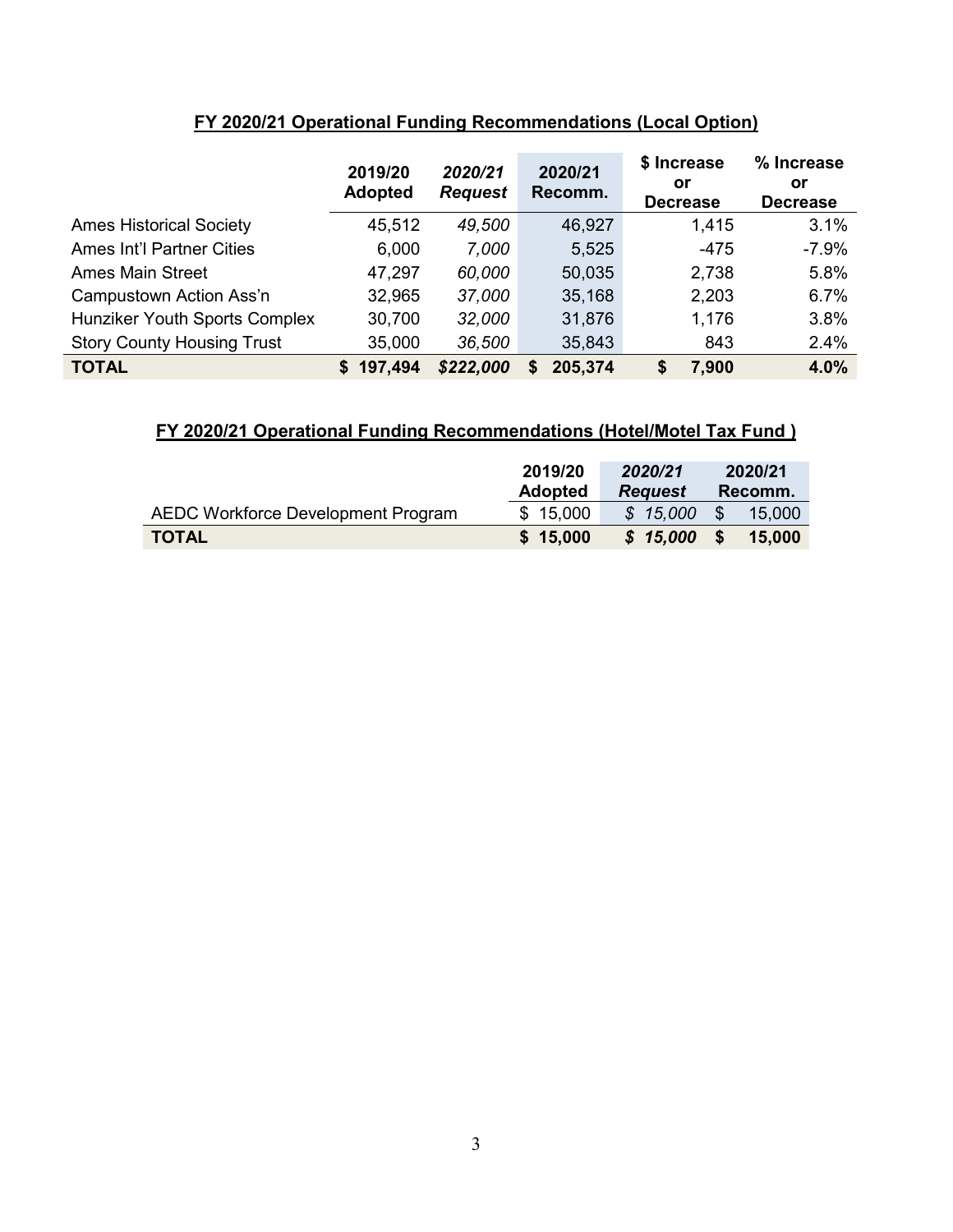

## **Ames Fall Grant Program**

The Ames Fall Grant Program provides funding for activities that benefit all members of the Ames community. Grant funds are also available through Commission on the Arts, ASSET, and the Ames Convention and Visitor's Bureau's Ames Community Grant Program. Funds should be requested through the program that best matches the goals of the requesting organization.

#### **Eligibility Criteria:**

- ' Funds may only be awarded to an organization with a Tax ID number for non-profit activities
- ' Funds provided are to be used towards an event or service that is open to the whole community
- ' ISU organizations requesting funds must be recognized by the Student Activities Center, and any event funded must be open to the public and approved by the ISU Events Authorization Committee.

#### Preference will be given to requests that achieve the following criteria, listed in order of priority:

- 30 **A program or activity that would otherwise be operated by the City at a greater cost**
- 40 **Requests that have broad-based appeal to the community, demonstrated by the number of participants**
- 50 **Requests that provide a unique benefit or service to the community**
- 60 **Requests that pursue current City Council goals (www.cityofames.org/goals)**

**Regardless of these criteria, activities previously funded by this program are not grandfathered.**

**Each proposal must be justified with each new grant request.**

#### **Application Process and Additional Requirements:**

- **1. All sections of the application must be completed to be eligible for consideration.**
- 2. All applications must be received no later than November 15. Requests will be reviewed by a committee of City staff. The requesting organization may be asked to attend a hearing to discuss its request in detail. Recommendations on all applications will be made to the City Council during its annual February budget hearings. Contracts will be completed upon approval of the City budget in March.
- 3. Requests for funding may be made at other times of the year in the event that an unforeseen need or opportunity arises that could not be fulfilled using the normal application timeline. To be considered, the applicant must demonstrate why the request could not be made before the normal funding deadline.
- 4. The City Council reserves the right to deny any request, even if the eligibility criteria are met.
- 5. Grant awards can make up no more than 50% of the project revenues. Applicants must demonstrate efforts to seek funding from non-City sources.
- 6. Grant awards are paid by the City on a reimbursement basis for tasks completed. To receive reimbursement for expenses, awardees must submit to the City a payment request form, a summary of expenses, and a final report documenting the outcomes of the event or program. Reimbursement will be made in accordance with the task-drawdown schedule listed in the grant application. Full program requirements will be detailed in the award contract.
- 7. **City funds must be used for purposes that benefit the public**. Expenses ineligible for funding include: capital improvements, administrative expenses, building renovations, replacement of funding that no longer exists, debt service, anything excluded from purchase through the City's Purchasing Policies (such as alcohol), support for a particular political party, candidate, or platform, general fundraising, organizational dues, memberships, or anything that violates local, state, or federal laws. Funds from other City-funded grant programs are ineligible as match revenues.
- 8. Funds awarded by the City Council in February will be available for activities starting July 1 and concluding within one year (by June 30).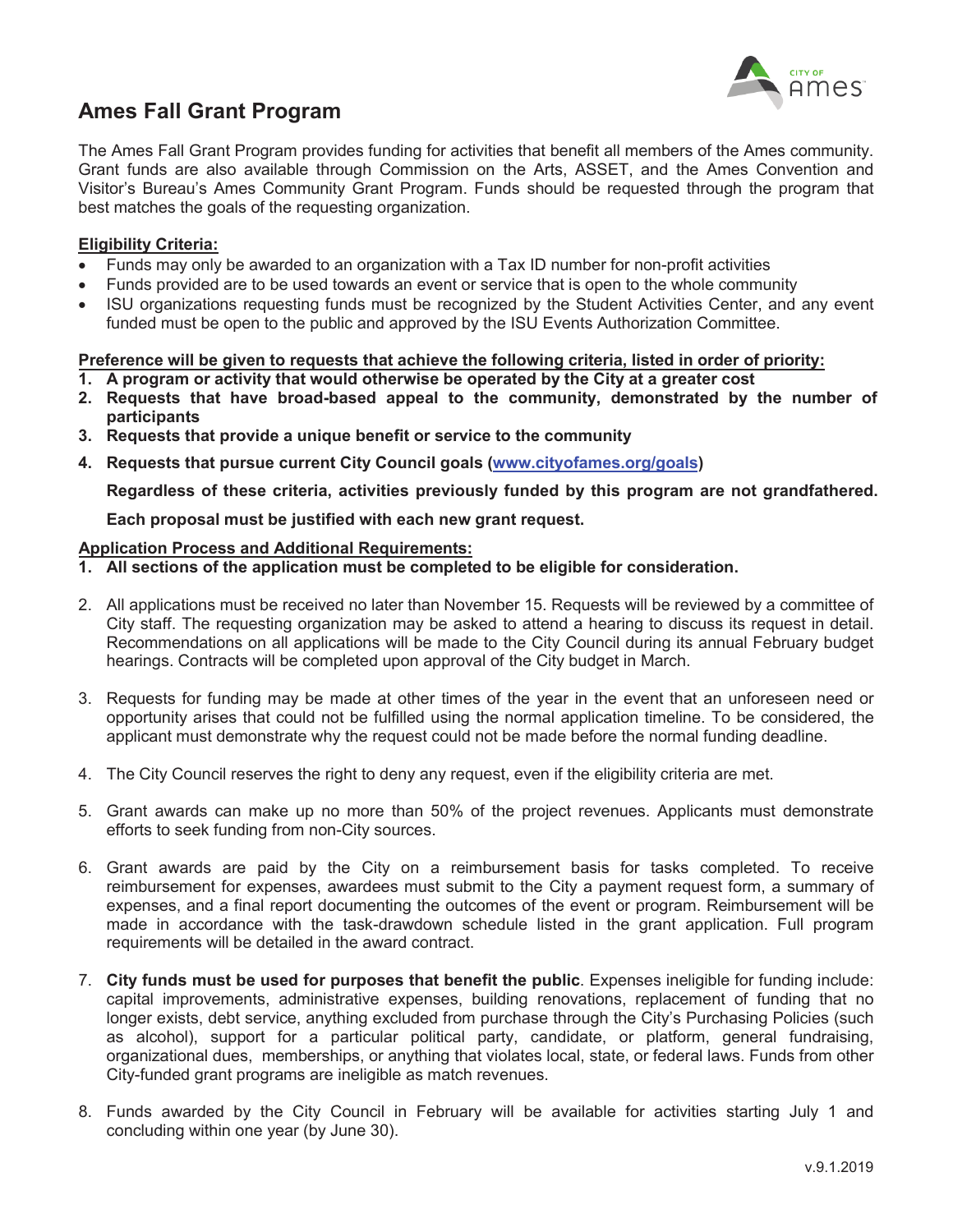

|                                                                                                                                                                                                                                                                                                                                                                                                                                                                                                           |                                                                                                                                                                        |                         | <b>Applicant Information</b>              |         |              |   |                                                             |
|-----------------------------------------------------------------------------------------------------------------------------------------------------------------------------------------------------------------------------------------------------------------------------------------------------------------------------------------------------------------------------------------------------------------------------------------------------------------------------------------------------------|------------------------------------------------------------------------------------------------------------------------------------------------------------------------|-------------------------|-------------------------------------------|---------|--------------|---|-------------------------------------------------------------|
| YES<br>NO<br>Is this request for a program/event sponsored by a student organization?<br>$\checkmark$<br>Ames History Museum<br>Date: 11/15/2019<br>Organization Name:                                                                                                                                                                                                                                                                                                                                    |                                                                                                                                                                        |                         |                                           |         |              |   |                                                             |
| <b>Contact Person:</b>                                                                                                                                                                                                                                                                                                                                                                                                                                                                                    | Casie Vance                                                                                                                                                            |                         |                                           |         |              |   |                                                             |
| <b>Contact Mailing</b><br>Address:                                                                                                                                                                                                                                                                                                                                                                                                                                                                        | <b>PO Box 821</b>                                                                                                                                                      |                         |                                           |         |              |   |                                                             |
|                                                                                                                                                                                                                                                                                                                                                                                                                                                                                                           | Ames                                                                                                                                                                   |                         |                                           |         |              | A | 50010                                                       |
|                                                                                                                                                                                                                                                                                                                                                                                                                                                                                                           | City                                                                                                                                                                   |                         |                                           |         | <b>State</b> |   | <b>ZIP Code</b>                                             |
| 515-232-2148<br>Phone:                                                                                                                                                                                                                                                                                                                                                                                                                                                                                    |                                                                                                                                                                        | E-mail Address:         | director@ameshistory.org                  |         | Tax ID#:     |   | 42-1155124                                                  |
|                                                                                                                                                                                                                                                                                                                                                                                                                                                                                                           |                                                                                                                                                                        |                         | <b>Program/Event Information</b>          |         |              |   |                                                             |
| What are the goals of this program/event?:                                                                                                                                                                                                                                                                                                                                                                                                                                                                |                                                                                                                                                                        |                         |                                           |         |              |   |                                                             |
| Our mission is to engage our diverse public and provide unique opportunities to learn about Ames history. We reach a wide<br>range of ages and sectors of the community, including 3rd graders, high school and college students, families, retirees, and<br>community organizations and businesses. In addition to creating a sense of place for the Ames community through sharing<br>history, we also contribute to community economic development, as about 40% of our visitors are from out of town. |                                                                                                                                                                        |                         |                                           |         |              |   |                                                             |
|                                                                                                                                                                                                                                                                                                                                                                                                                                                                                                           | V<br>Date(s) program/event will be held:<br>Check if continuous or ongoing:<br>to<br>Ames History Museum; elsewhere in the community<br>Location of the program/event: |                         |                                           |         |              |   |                                                             |
| # of individuals involved in program/event planning:                                                                                                                                                                                                                                                                                                                                                                                                                                                      |                                                                                                                                                                        | 20                      |                                           |         |              |   | # of individuals who will benefit from program/event: 7,500 |
| Funding amount requested:                                                                                                                                                                                                                                                                                                                                                                                                                                                                                 | \$49,500                                                                                                                                                               |                         |                                           |         |              |   |                                                             |
| Has the City of Ames funded this<br>program/event before?                                                                                                                                                                                                                                                                                                                                                                                                                                                 |                                                                                                                                                                        | <b>YES</b><br><b>NO</b> | If yes, what year was<br>it last funded?: | FY19/20 |              |   | If yes, what amount of<br>funding was received?: \$45,512   |
|                                                                                                                                                                                                                                                                                                                                                                                                                                                                                                           |                                                                                                                                                                        |                         | <b>Program/Event Description</b>          |         |              |   |                                                             |

*Please answer each question below using the space provided.* 

Explain how this request helps accomplish the goals of this program/event. If you are requesting an increase in funding from the last funding cycle, include an explanation of the enhanced or expanded services you intend to provide with the additional funding:

For FY20/21, the requested funds will be used as stated in the task schedule on page 3. We request a 2% increase in funds above last year to allow us to present additional programs, partner with more organizations on special projects, and pull in more visitors to the museum. One example of partnership for special programming is our work with the Ames Public Library, League of Women Voters, Catt Center for Women & Politics, and other organizations on planning for events and exhibits recognizing the 100th anniversary of the 19th Amendment in 2020.

We request an additional \$3,000 increase to be able to purchase a roller scanner. This will allow us to scan building plans in our collection and make them available through the City's new digital database. We have over 4,000 building plans in storage, collected from the City Inspections office over the past several years. Now that the City has digital infrastructure for scanned building plans, we plan to scan our copies, allowing better access by the community and freeing up some of our valuable storage space for other collections. We will leverage City funds by seeking volunteers to assist with the project.

In 2019 so far, we have reached over 6,500 people through events, exhibits, and programs at the museum and at Hoggatt School. We continue to push ourselves to create higher quality exhibits, host a wider variety of programs, provide more accessibility to our resources and collections, and complete special projects with community partners and dedicated volunteers. Funding from the City of Ames supports operations and allows us to offer free admission, research services, and excellent programming and exhibits.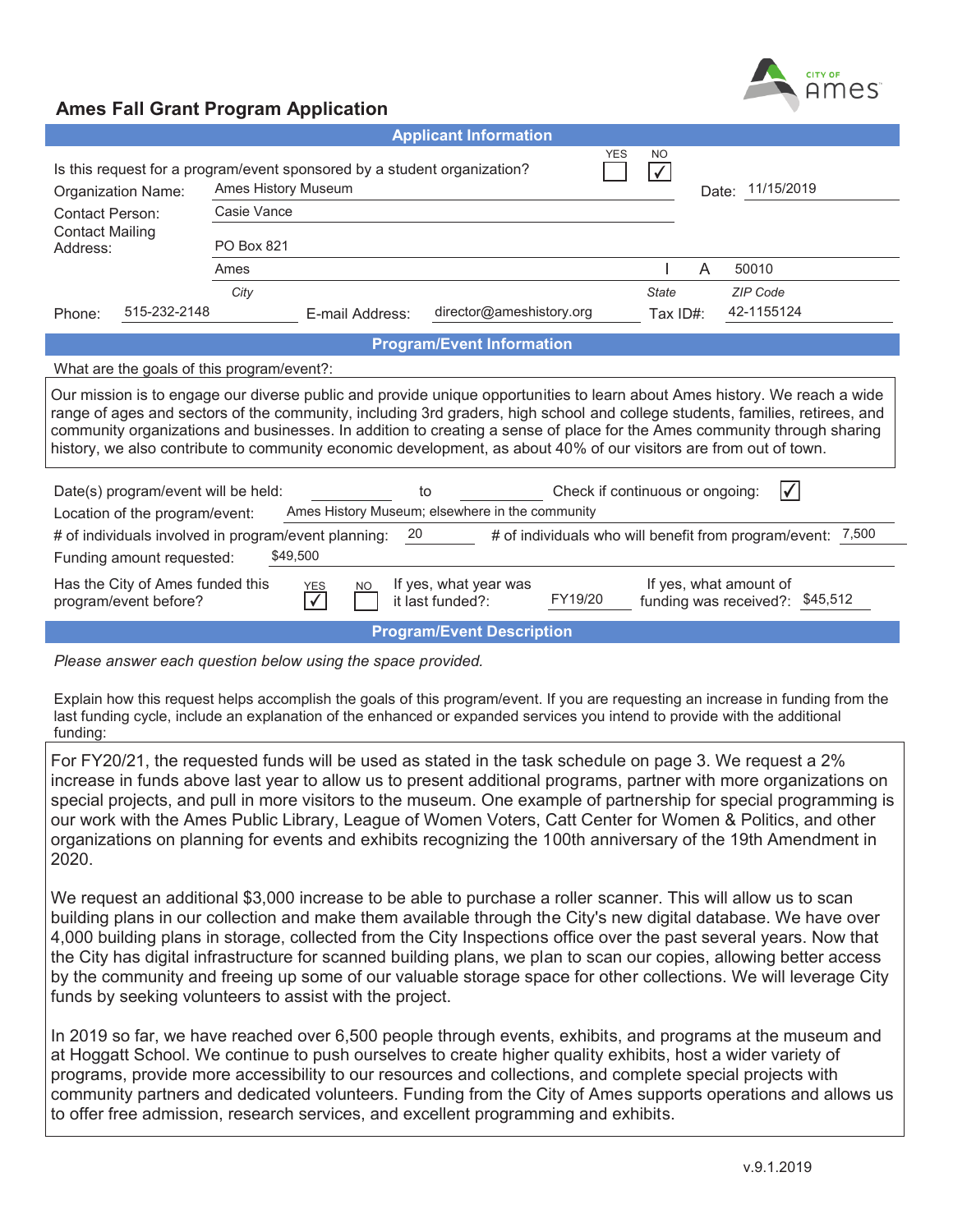We host an annual benefit dinner each fall as a fundraiser, as well as send out annual appeal letters. Ames History Museum has about 575 members. Membership and individual donations to the operating fund make up more than 50% of our annual budget. We apply for grants for special projects, including the Ames Convention & Visitors Bureau Community Grants Program, Story County Community Foundation, Altrusa Club, state grants (when applicable), and other community grants.

Who will be responsible for ensuring compliance with the funding contract? What are his/her/their qualifications?:

Casie Vance has been our executive director for the past seven years. She, along with board treasurer, Ken Cameron, and board president, Sharon Wirth, will ensure compliance. Ames History Museum has a track record of proven success in reaching goals and complying with the funding contract.

**Budget**

|                              |                                            | (A)           | (B)           | C)             | (D)             |
|------------------------------|--------------------------------------------|---------------|---------------|----------------|-----------------|
| <b>REVENUE - ALL SOURCES</b> |                                            | FY 17-18      | FY 18-19      | FY 19-20       | FY 20-21        |
|                              |                                            | <b>ACTUAL</b> | <b>ACTUAL</b> | <b>ADOPTED</b> | <b>PROPOSED</b> |
|                              | <b>FUNDRAISING</b>                         | 45,598        | 56,228        | 52,500         | 61,000          |
| 2                            | <b>MEMBERSHIP DUES</b>                     | 35,935        | 43,646        | 42,150         | 45,000          |
| 3                            | <b>FEES CHARGED</b>                        | 42,849        | 46,697        | 42,162         | 28,857          |
| 4                            | <b>INVESTMENT INCOME</b>                   | 5,996         | 6,906         | 8,190          | 9,292           |
| 5                            | <b>GRANTS (PRIVATE SECTOR)</b>             | 7,725         | 7,000         | 1,800          | 4,000           |
| 6                            | STATE/FEDERAL FUNDS                        | 2,500         | $\Omega$      | 2,500          | 0               |
| 7                            | <b>ISU OR ISU STUDENT GOVERNMENT FUNDS</b> | 0             | $\Omega$      | $\Omega$       | $\Omega$        |
| 8                            | OTHER GOV'T OR NON-PROFIT FUNDS            | 3,333         | 3,444         | 3,444          | 3,500           |
| 9                            | MISC. (Describe):                          | 6,450         | 8,098         | 3,336          | 2,620           |
| 10                           | <b>FUNDING REQUEST FROM CITY OF AMES</b>   | 38,500        | 41,300        | 43,800         | 47,506          |
| 11                           | <b>TOTAL REVENUES</b>                      | 188,886       | 213,319       | 199,882        | 201,775         |

| <b>EXPENSES</b> |                       | FY 17-18      | FY 18-19      | FY 19-20       | FY 20-21        |
|-----------------|-----------------------|---------------|---------------|----------------|-----------------|
|                 |                       | <b>ACTUAL</b> | <b>ACTUAL</b> | <b>ADOPTED</b> | <b>PROPOSED</b> |
| 12              | SALARY AND RELATED    | 102,705       | 97,548        | 115,252        | 128,518         |
| 13              | OCCUPANCY/RENT        | 9,000         | 8,700         | 6.557          | 7,763           |
| 14              | SUPPLIES/EQUIPMENT    | 13.126        | 17,815        | 17,915         | 16,200          |
| 15              | CONTRACTUAL SERVICES  | 30.728        | 36,352        | 38,988         | 28,359          |
| 16              | PROMOTION/ADVERTISING | 2.334         | 1.850         | 2,850          | 1,500           |
| 17              | MISC. (Describe):     | 30.993        | 51.054        | 18.320         | 19,435          |
| 18              | <b>TOTAL EXPENSES</b> | 188,886       | 213.319       | 199,882        | 201,775         |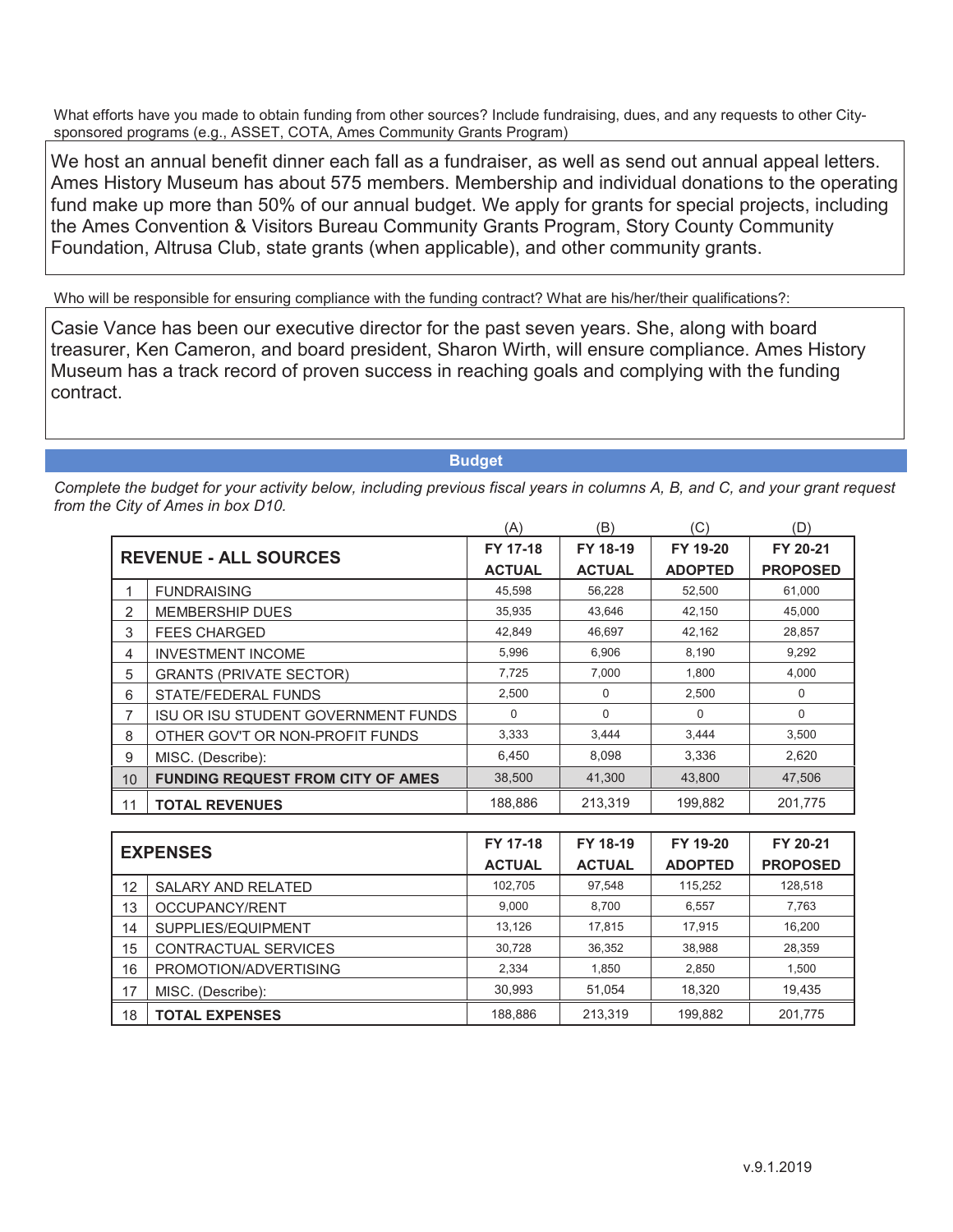*Funds awarded must be used to benefit the general public. On the lines below, describe the tasks you plan to complete using requested funds, the anticipated task completion date, and the amount you will request in reimbursement for that task. The total should add up to your funding request.*

*Tasks below should be services and programs that will be provided to the public (e.g., individual events, educational programs, improvements to public spaces, etc.). Tasks should not include costs that primarily benefit the organization (e.g., administrative expenses, overhead, rent, utilities, etc.). The organization should consider such internal costs in the overall cost of providing the specific service or program.*

*Prioritize the tasks proposed in this list, with the tasks the organization would most like to receive funding for towards the top.*

| <b>Priority</b> | Task                                                                                | Est. $#$ of<br><b>Participants</b> | <b>Completion</b><br><b>Date</b> | Amount                 |
|-----------------|-------------------------------------------------------------------------------------|------------------------------------|----------------------------------|------------------------|
|                 | Display exhibit about notable women from Ames history and host related programming. | 2,500                              | 6/30/21                          | \$8,000                |
| $\overline{2}$  | Present 80 programs or open houses.                                                 | 3,000                              | 6/30/21                          | \$8,000                |
| 3               | Catalog 500 objects.                                                                | 1,000                              | 6/30/21<br>ыI                    | \$7,500                |
| 4               | Answer 400 research requests.                                                       | 300                                | 6/30/21                          | $\blacksquare$ \$6,000 |
| 5               | Scan 250 building plans to add to the City's database.                              | 250                                | 6/30/21                          | \$6,000                |
| 6               | Host 3,000 visitors to the museum                                                   | 3,000                              | 6/30/21                          | \$6,000                |
| $\overline{7}$  | Partner with ten community organizations for programs and special projects.         | 500                                | 6/30/21                          | \$5,000                |
| 8               | H<br>Reach all five public elementary schools with 3rd grade programming.           | 250                                | 6/30/21                          | \$3,000                |
| 9               |                                                                                     |                                    |                                  |                        |

**TOTAL:**  \$49,500

**Disclaimer and Submission**

*By typing in my name below, I certify that my answers are true and complete to the best of my knowledge. I am authorized to submit this application on behalf of the organization named herein.*

 $N_{\text{Ame}:}$  Casie valice  $\overline{\phantom{a}}$  Date:  $\overline{\phantom{a}}$  Date:  $\overline{\phantom{a}}$  Date:  $\overline{\phantom{a}}$  Date:  $\overline{\phantom{a}}$ Casie Vance **Executive Director Executive Director Executive Director Executive Director EXECUTE:** 11/15/19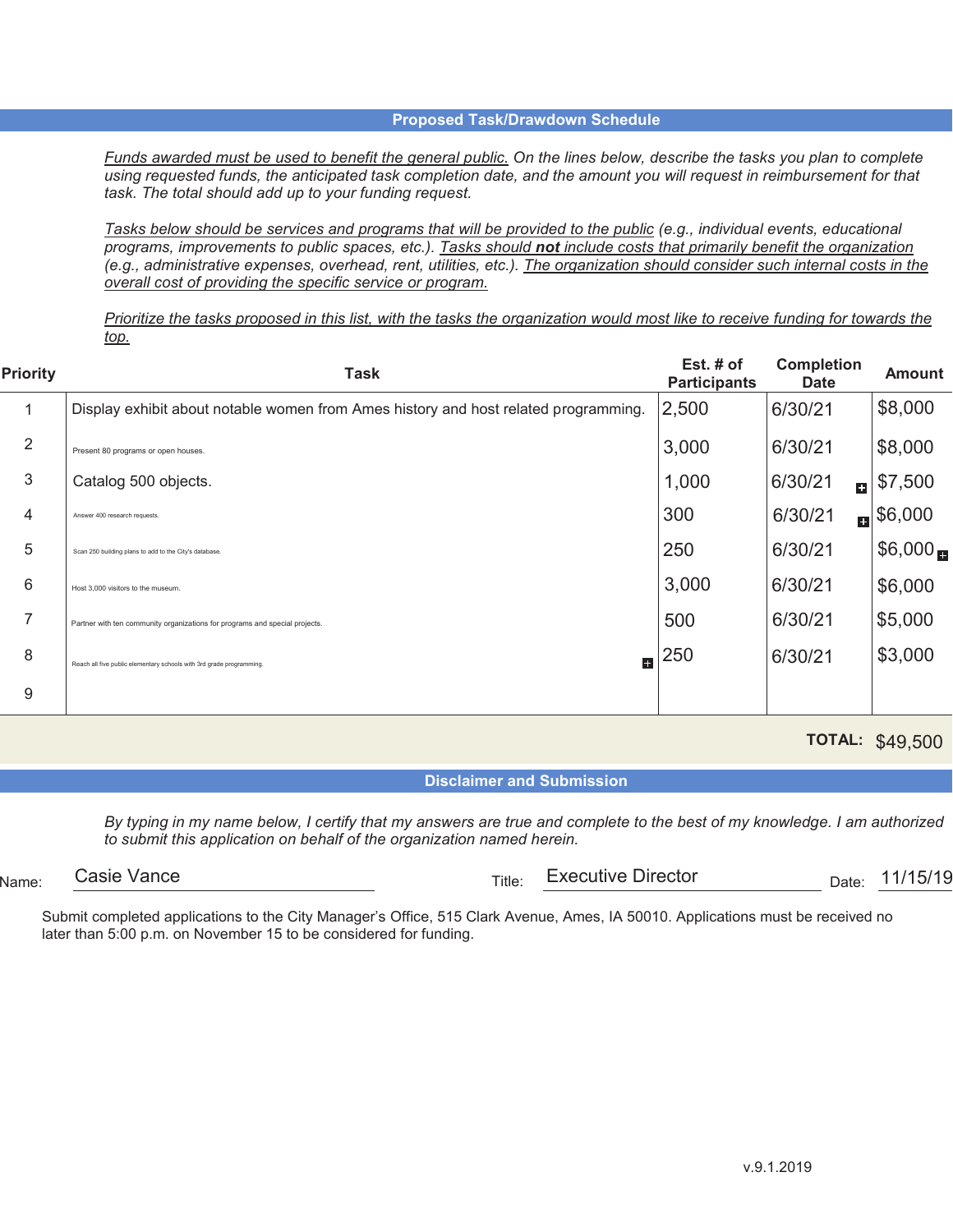#### City of Ames Grant Application Budget Glossary

| 1. Fundraising:                               | Funds collected from individual or corporate donations, match donations, or funds<br>voluntarily committed by group members                                                                                          |
|-----------------------------------------------|----------------------------------------------------------------------------------------------------------------------------------------------------------------------------------------------------------------------|
| 2. Membership Dues:                           | Funds collected from those individuals or organizations who belong to the entity conducting<br>the activity, usually collected on a monthly or annual basis                                                          |
| 3. Fees Charged:                              | Fees collected from members of the public, usually in exchange for participation                                                                                                                                     |
| 4. Investment Income:                         | Funds raised from investment of organization revenue in financial instruments such as<br>stocks, bonds, CDs, and mutual funds                                                                                        |
| 5. Grants (Private Sector):                   | Funds allocated to an organization from grants offered by private companies and interests                                                                                                                            |
| 6. State/Federal Funds:                       | Allocations or grant funds provided to an organization by state or federal government                                                                                                                                |
| 7. ISU or ISU Student Gov't<br>Funds:         | Funds collected from Iowa State University or the ISU Student Government through student<br>fees, tuition, tax revenues, or grants                                                                                   |
| 8. Other Gov't or Nonprofit:                  | Funds from governments other than those already listed in this budget form, including<br>county and school district funds. Also includes any funds allocated by non-profit<br>organizations                          |
| 9. Misc.:                                     | Any other funds not listed above. Describe the source briefly in the space provided                                                                                                                                  |
| 10. Funding Request from the<br>City of Ames: | The funds you are requesting from the City with this application                                                                                                                                                     |
| 11. Total Revenues:                           | The total of lines 1-10. This number should match the expenses total listed on line 18                                                                                                                               |
| 12. Salary and Related:                       | Expenses for people employed by the organization for this activity, including wages, taxes,<br>social security, unemployment insurance, and other benefits. Contracted workers' fees<br>should be entered in line 15 |
| 13. Occupancy/Rent                            | Expenses for obtaining access to property for operations, storage, or other purposes. This<br>does not include utilities and upkeep, which should be listed in line 15                                               |
| 14. Supplies/Equipment:                       | Anything that needs to be purchased from a vendor in order to complete a project for a<br>program. These items can be disposable or reusable                                                                         |
| 15. Contractual Services:                     | Services provided by a company or individual that is not a regular employee of the<br>organization. These services are funded on a fee-for-service basis as established in a<br>contract                             |
| 16. Promotional/Advertising:                  | Expenses such as printing fliers, banners, or posters, or advertising time purchased on<br>television, radio, or other media to promote the event, service, or activity being provided                               |
| 17. Misc.:                                    | Any expenses not listed in a particular category. Describe the expense briefly in the space<br>provided                                                                                                              |
| 18: Total Expenses:                           | The total of lines 12-17. This number should match the revenues total listed on line 11                                                                                                                              |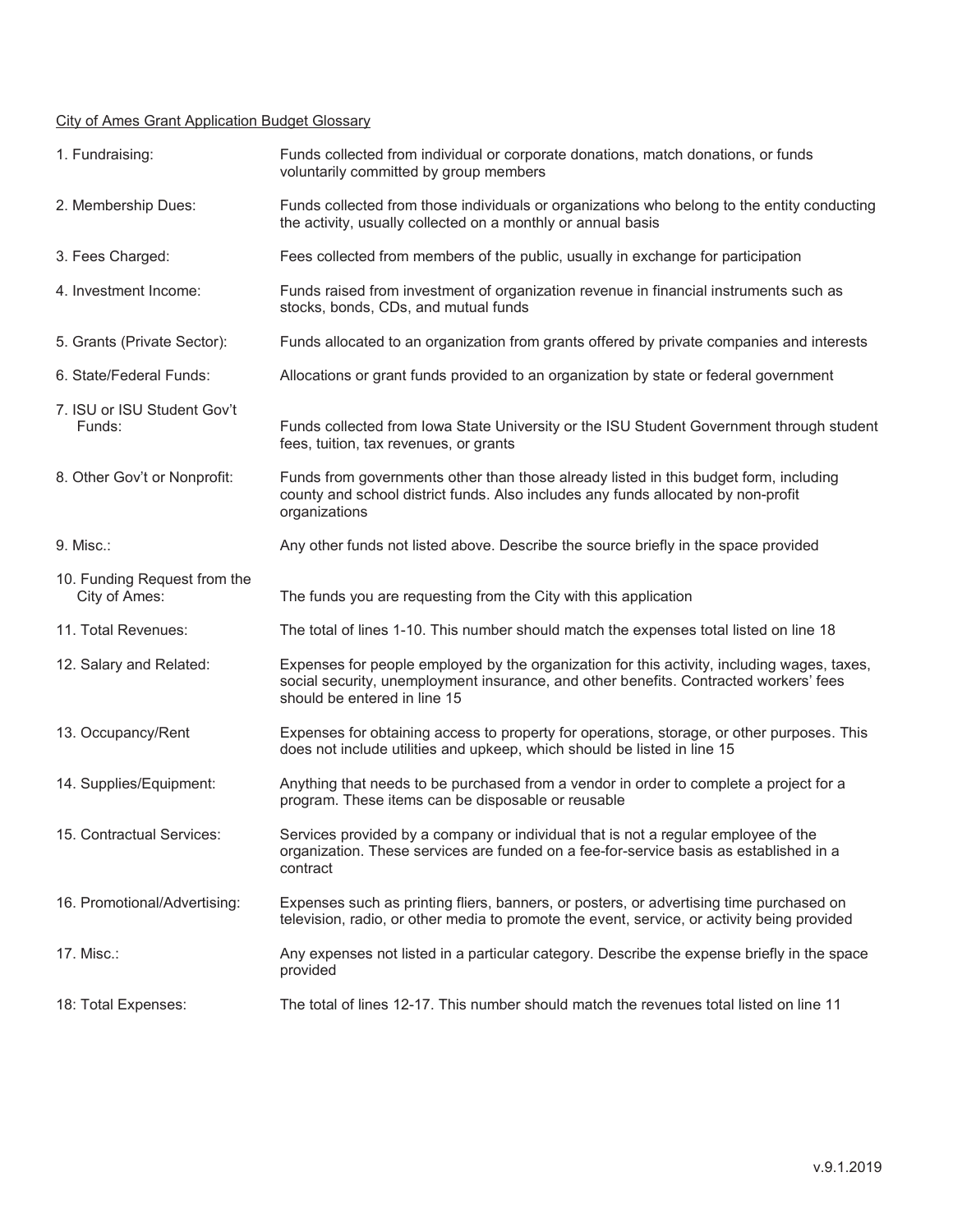# Ames History Museum Application, City of Ames FY 2020-21 Notes:

TASK LIST on Page 3 – All tasks listed are ongoing throughout the year. We will compile each quarter's portion of completed tasks and request 1/4 of the funding each quarter. Some tasks are seasonal, but all listed will be completed by 6/30/21.

## BUDGET SECTION

AHM financial reports are kept by calendar year on a cash basis. On our application, Column A is 2017 actual revenue and expenses, Column B is 2018 actual revenue and expenses, Column C is 2019 approved budget, and Column D is proposed budget for 2020.

Line 9 – Misc. includes gift shop sales, bank interest, and transfers from cash reserves

Line 10 - Funding Request: Because our Jan-Dec fiscal year overlaps with the City's July-June fiscal year, the figures on this line represent the sum of half the money from two fiscal years.

Line 17 – Misc. includes expenses associated with programs, events, exhibitions, collections, and transfers to building maintenance reserve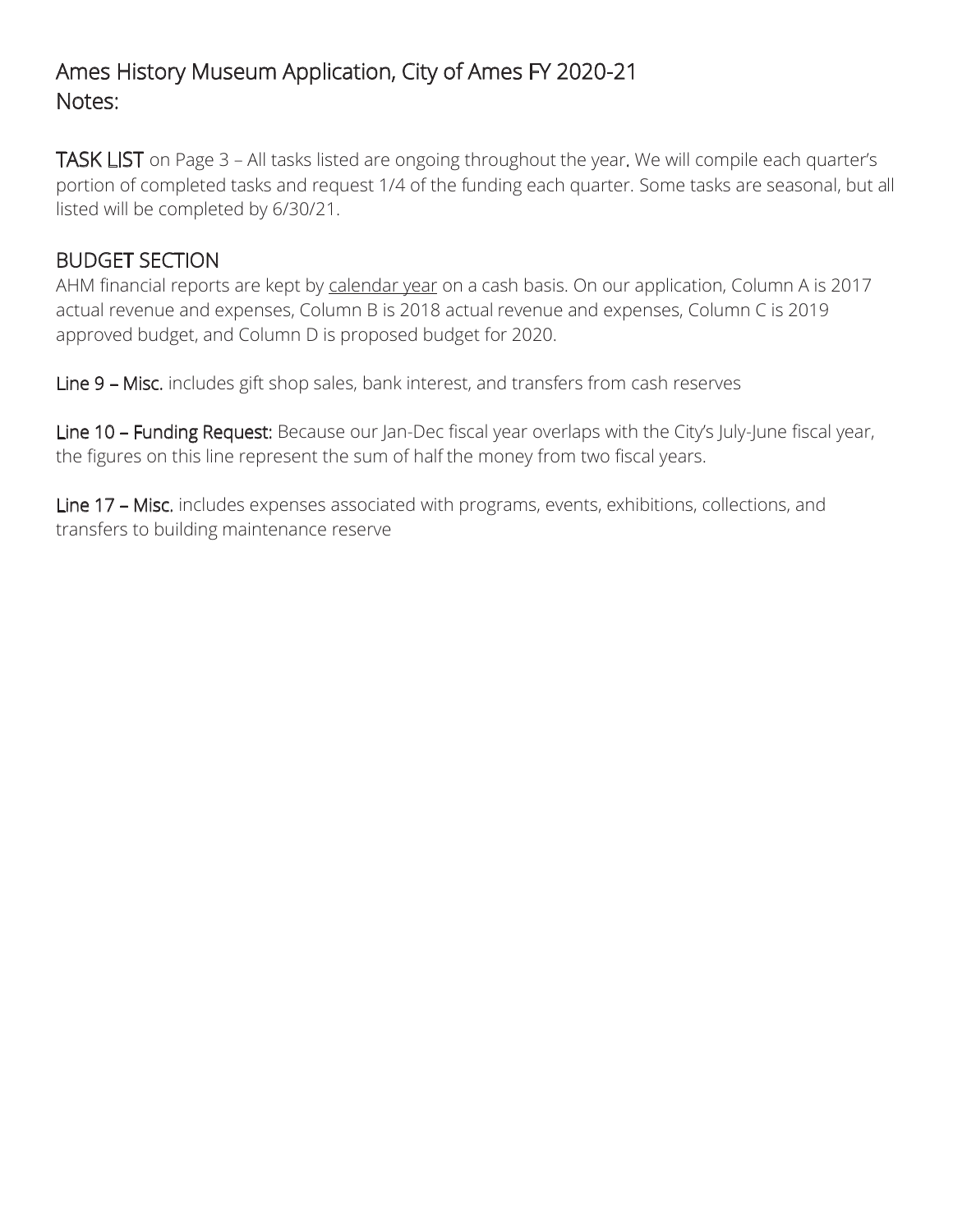

|                                                                                                                                                                                                                                                                                                                                                                                                                                                                      |                                                                                                                           | <b>Applicant Information</b>                         |                                                          |  |  |
|----------------------------------------------------------------------------------------------------------------------------------------------------------------------------------------------------------------------------------------------------------------------------------------------------------------------------------------------------------------------------------------------------------------------------------------------------------------------|---------------------------------------------------------------------------------------------------------------------------|------------------------------------------------------|----------------------------------------------------------|--|--|
| <b>Organization Name:</b>                                                                                                                                                                                                                                                                                                                                                                                                                                            | Is this request for a program/event sponsored by a student organization?<br>Ames International Partner Cities Association | N <sub>O</sub><br>$\checkmark$<br>Date: 11/06/2019   |                                                          |  |  |
| <b>Contact Person:</b>                                                                                                                                                                                                                                                                                                                                                                                                                                               | Lisa Shen                                                                                                                 |                                                      |                                                          |  |  |
| <b>Contact Mailing</b><br>Address:                                                                                                                                                                                                                                                                                                                                                                                                                                   | 2815 Northridge Parkway, Unit 201                                                                                         |                                                      |                                                          |  |  |
|                                                                                                                                                                                                                                                                                                                                                                                                                                                                      | Ames                                                                                                                      |                                                      | 50010<br>A                                               |  |  |
|                                                                                                                                                                                                                                                                                                                                                                                                                                                                      | City                                                                                                                      |                                                      | <b>State</b><br><b>ZIP Code</b>                          |  |  |
| 515-231-5217<br>Phone:                                                                                                                                                                                                                                                                                                                                                                                                                                               | E-mail Address:                                                                                                           | lisashen@iastate.edu                                 | 42-1393419<br>Tax ID#:                                   |  |  |
|                                                                                                                                                                                                                                                                                                                                                                                                                                                                      |                                                                                                                           | <b>Program/Event Information</b>                     |                                                          |  |  |
| What are the goals of this program/event?:                                                                                                                                                                                                                                                                                                                                                                                                                           |                                                                                                                           |                                                      |                                                          |  |  |
| The mission of the Ames International Partner Cities Association (AIPCA) is to promote cultural and educational<br>exchanges between the people of the City of Ames and those of our partner cities. Ames currently has one designated<br>sister city; Koshu City, Japan. However, City of Podujeva, Kosovo has expressed a strong interest in becoming a sister<br>city with Ames. We are currently in progress of establishing relationship with Podujeva, Kosovo. |                                                                                                                           |                                                      |                                                          |  |  |
| 7/1/2020<br>6/30/2021<br>IV.<br>Check if continuous or ongoing:<br>Date(s) program/event will be held:<br>to<br>Koshu City, Japan; Ames, IA; possibly Podujeva, Kosovo<br>Location of the program/event:<br>46<br>450<br># of individuals involved in program/event planning:<br># of individuals who will benefit from program/event:                                                                                                                               |                                                                                                                           |                                                      |                                                          |  |  |
| Funding amount requested:                                                                                                                                                                                                                                                                                                                                                                                                                                            | \$7,000                                                                                                                   |                                                      |                                                          |  |  |
| Has the City of Ames funded this<br>program/event before?                                                                                                                                                                                                                                                                                                                                                                                                            | <b>NO</b><br>YES                                                                                                          | If yes, what year was<br>2019-20<br>it last funded?: | If yes, what amount of<br>funding was received?: \$6,000 |  |  |
|                                                                                                                                                                                                                                                                                                                                                                                                                                                                      |                                                                                                                           | <b>Program/Event Description</b>                     |                                                          |  |  |

*Please answer each question below using the space provided.* 

Explain how this request helps accomplish the goals of this program/event. If you are requesting an increase in funding from the last funding cycle, include an explanation of the enhanced or expanded services you intend to provide with the additional funding:

In 2018, Ames sent a delegation to Koshu in July with 20 students and 5 adults. Same year in September, Koshu sent a delegation to Ames with 29 students and 8 adult chaperons. Due to budget cut at Koshu, we will only exchange delegation in even years with Koshu. The next delegation exchange with Koshu will be occurring in June 2020.

Last year we were asking for an additional \$2,500 as we explore the possibility of being a sister city with Podujeva in Kosovo. The Mayor of Podujeva, Kosovo sent the Mayor of Ames a letter in September 2018 to express a strong interest to establish partnership with Ames, Iowa. Iowa Sister City also facilitated the conversation and assisted AIPCA on how to proceed with this request. We discussed internally with the board members first on how to move forward. We also set up the subcommittee for investigating the opportunity of Kosovo relationship. AIPCA is actively collaborating with City of Ames (including mayor and city manager, as well as City Council) on exploring the opportunity to establish a second sister city.

We are requesting budget support in 2020-2021 fiscal year to possibly host a delegation from Kosovo or to send a delegation to Kosovo. The subcommittee lead Tom Sauer will be visiting Kosovo in June 2020 with other Iowa sister city representatives.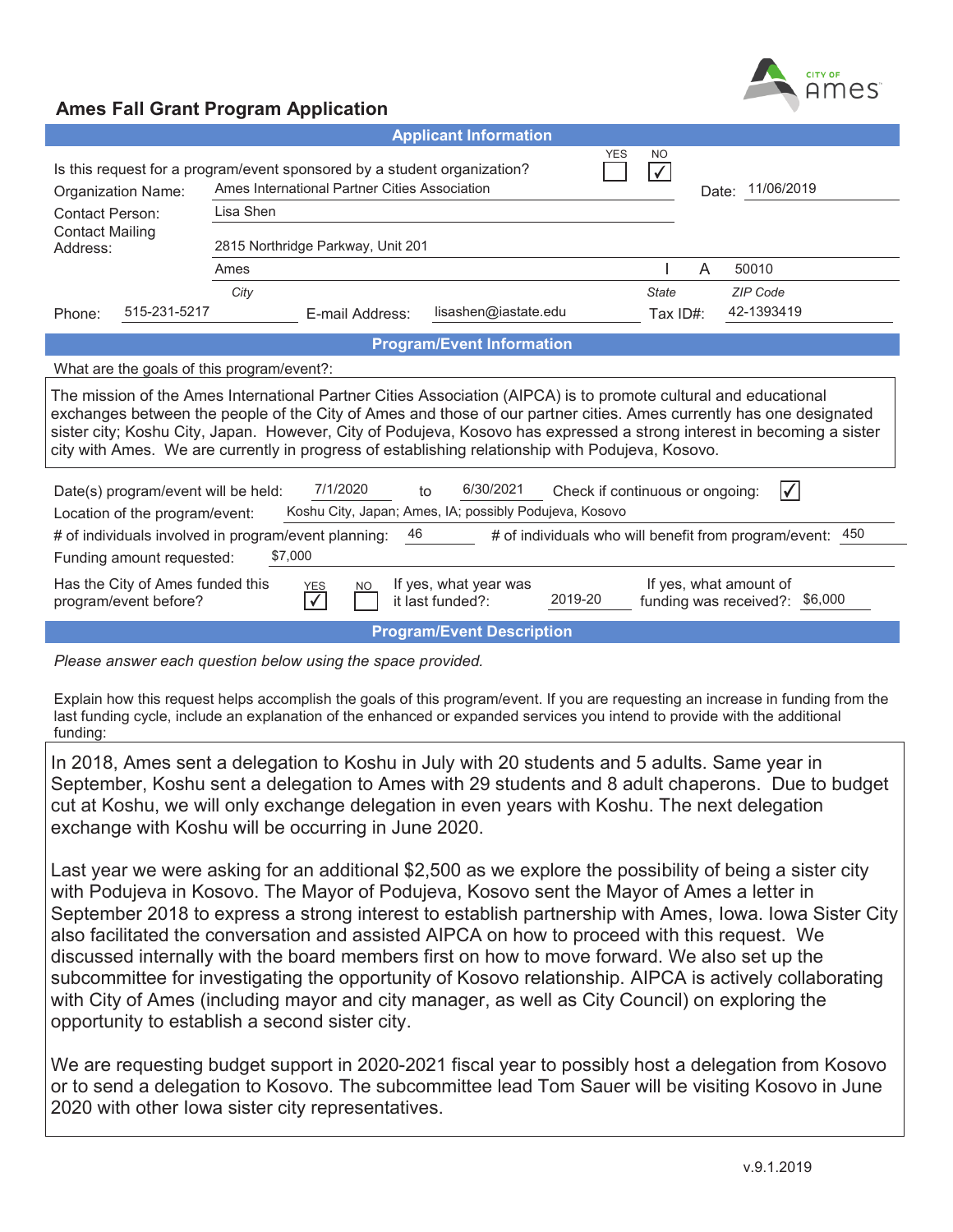delegation and their hosting families. Countless hours of volunteer time went into the planning and implementation of the delegation visit. Some individuals donated cash and and/or paid for meals for the delegates. Host families covered room and board, transportation, and the activity/entrance fees. Delegates to our partner cities provide their own air fare and pay for extra expenses. There is a lot of community interest and enthusiasm for our sister city program.

|           |                | In the past, the Ames Chambers provided the funding for the meal at the farewell dinner in September for the<br>delegation and their hosting families. Countless hours of volunteer time went into the planning and<br>implementation of the delegation visit. Some individuals donated cash and and/or paid for meals for the<br>delegates. Host families covered room and board, transportation, and the activity/entrance fees. Delegates t<br>our partner cities provide their own air fare and pay for extra expenses. There is a lot of community interest a<br>enthusiasm for our sister city program. |                           |                           |                            |                             |
|-----------|----------------|---------------------------------------------------------------------------------------------------------------------------------------------------------------------------------------------------------------------------------------------------------------------------------------------------------------------------------------------------------------------------------------------------------------------------------------------------------------------------------------------------------------------------------------------------------------------------------------------------------------|---------------------------|---------------------------|----------------------------|-----------------------------|
|           |                | Who will be responsible for ensuring compliance with the funding contract? What are his/her/their qualifications?:                                                                                                                                                                                                                                                                                                                                                                                                                                                                                            |                           |                           |                            |                             |
| contract. |                | The AIPCA Board and specifically our treasurer, Jennifer Malone, will be responsible for ensuring<br>compliance. All of the Board members currently have or are retired from professional occupations.<br>Steve Schainker is our city liaison and he helps us ensure our compliance with the city funding                                                                                                                                                                                                                                                                                                     |                           |                           |                            |                             |
|           |                |                                                                                                                                                                                                                                                                                                                                                                                                                                                                                                                                                                                                               | <b>Budget</b>             |                           |                            |                             |
|           |                | Complete the budget for your activity below, including previous fiscal years in columns A, B, and C, and your grant req<br>from the City of Ames in box D10.                                                                                                                                                                                                                                                                                                                                                                                                                                                  | (A)                       | (B)                       | (C)                        | (D)                         |
|           |                | <b>REVENUE - ALL SOURCES</b>                                                                                                                                                                                                                                                                                                                                                                                                                                                                                                                                                                                  | FY 17-18<br><b>ACTUAL</b> | FY 18-19<br><b>ACTUAL</b> | FY 19-20<br><b>ADOPTED</b> | FY 20-21<br><b>PROPOSED</b> |
|           | 1              | <b>FUNDRAISING</b>                                                                                                                                                                                                                                                                                                                                                                                                                                                                                                                                                                                            | 420                       | 800                       | 300                        | 400                         |
|           | 2              | <b>MEMBERSHIP DUES</b>                                                                                                                                                                                                                                                                                                                                                                                                                                                                                                                                                                                        | 905                       | 660                       | 500                        | 600                         |
|           | 3              | <b>FEES CHARGED</b>                                                                                                                                                                                                                                                                                                                                                                                                                                                                                                                                                                                           |                           |                           |                            |                             |
|           | $\overline{4}$ | <b>INVESTMENT INCOME</b>                                                                                                                                                                                                                                                                                                                                                                                                                                                                                                                                                                                      |                           |                           |                            |                             |
|           | 5              | <b>GRANTS (PRIVATE SECTOR)</b>                                                                                                                                                                                                                                                                                                                                                                                                                                                                                                                                                                                |                           |                           |                            |                             |
|           | 6              | STATE/FEDERAL FUNDS                                                                                                                                                                                                                                                                                                                                                                                                                                                                                                                                                                                           |                           |                           |                            |                             |
|           | $\overline{7}$ | ISU OR ISU STUDENT GOVERNMENT FUNDS                                                                                                                                                                                                                                                                                                                                                                                                                                                                                                                                                                           |                           |                           |                            |                             |
|           | 8              | OTHER GOV'T OR NON-PROFIT FUNDS                                                                                                                                                                                                                                                                                                                                                                                                                                                                                                                                                                               | 100                       | 1,633.14                  | 500                        | 800                         |
|           | 9              | MISC. (Describe):                                                                                                                                                                                                                                                                                                                                                                                                                                                                                                                                                                                             |                           | 4,556.92                  |                            |                             |
|           | 10             | <b>FUNDING REQUEST FROM CITY OF AMES</b>                                                                                                                                                                                                                                                                                                                                                                                                                                                                                                                                                                      | 384.29                    | 6000                      | 6000                       | 7000                        |
|           | 11             | <b>TOTAL REVENUES</b>                                                                                                                                                                                                                                                                                                                                                                                                                                                                                                                                                                                         | 1,809.29                  | 13,650.06                 | 7,300                      | 8,800                       |
|           |                |                                                                                                                                                                                                                                                                                                                                                                                                                                                                                                                                                                                                               |                           |                           |                            |                             |

| <b>EXPENSES</b> |                           | FY 17-18      | FY 18-19      | FY 19-20       | FY 20-21        |
|-----------------|---------------------------|---------------|---------------|----------------|-----------------|
|                 |                           | <b>ACTUAL</b> | <b>ACTUAL</b> | <b>ADOPTED</b> | <b>PROPOSED</b> |
| 12              | <b>SALARY AND RELATED</b> | 0             | 0             |                |                 |
| 13              | OCCUPANCY/RENT            | 0             | 225           | 200            | 300             |
| 14              | SUPPLIES/EQUIPMENT        | 172.42        | 6.267.38      | 500            | 5,500           |
| 15              | CONTRACTUAL SERVICES      | 50            | 1,805         | 500            | 2,500           |
| 16              | PROMOTION/ADVERTISING     | 262.47        | 266.43        | 300            | 300             |
| 17              | MISC. (Describe):         | 1450          | 940.04        | 4,500          | 1,000           |
| 18              | <b>TOTAL EXPENSES</b>     | 1,934.89      | 9,503.85      | 6,000          | 9,600           |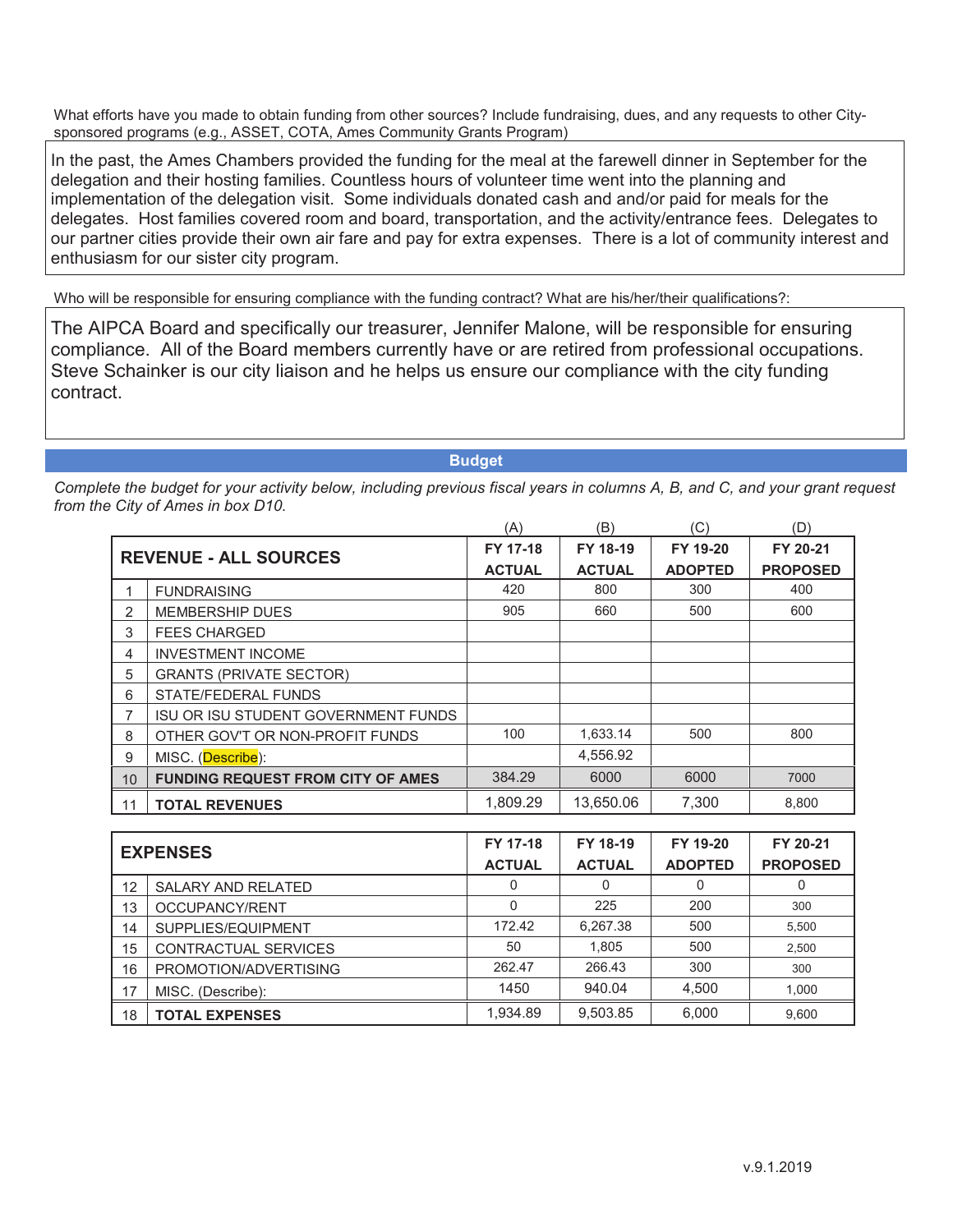*Funds awarded must be used to benefit the general public. On the lines below, describe the tasks you plan to complete using requested funds, the anticipated task completion date, and the amount you will request in reimbursement for that task. The total should add up to your funding request.*

*Tasks below should be services and programs that will be provided to the public (e.g., individual events, educational programs, improvements to public spaces, etc.). Tasks should not include costs that primarily benefit the organization (e.g., administrative expenses, overhead, rent, utilities, etc.). The organization should consider such internal costs in the overall cost of providing the specific service or program.*

*Prioritize the tasks proposed in this list, with the tasks the organization would most like to receive funding for towards the top.*

| <b>Priority</b> | <b>Task</b>                                        | Est. # of<br><b>Participants</b> | <b>Completion</b><br><b>Date</b> | <b>Amount</b> |
|-----------------|----------------------------------------------------|----------------------------------|----------------------------------|---------------|
| $\mathbf{1}$    | Kosovo sister City initial contact (host or visit) | 15                               | <b>TBD</b>                       | 2,000         |
| $\overline{2}$  | Annual meeting/retreat                             | 30                               | 7/2020                           | 200           |
| 3               | Host Japanese Students                             | $30 - 40$                        | 9/2020                           | 4,500         |
| $\overline{4}$  | Holiday letter and dues request                    | 40-100                           | 01/2021                          | 300           |
| 5               |                                                    |                                  |                                  |               |
| 6               |                                                    |                                  |                                  |               |
| 7               |                                                    |                                  |                                  |               |
| 8               |                                                    |                                  |                                  |               |
| $9\,$           |                                                    |                                  |                                  |               |

**TOTAL:**  7,000

**Disclaimer and Submission**

*By typing in my name below, I certify that my answers are true and complete to the best of my knowledge. I am authorized to submit this application on behalf of the organization named herein.*

Name: Title: Date:

Date: 11/06/19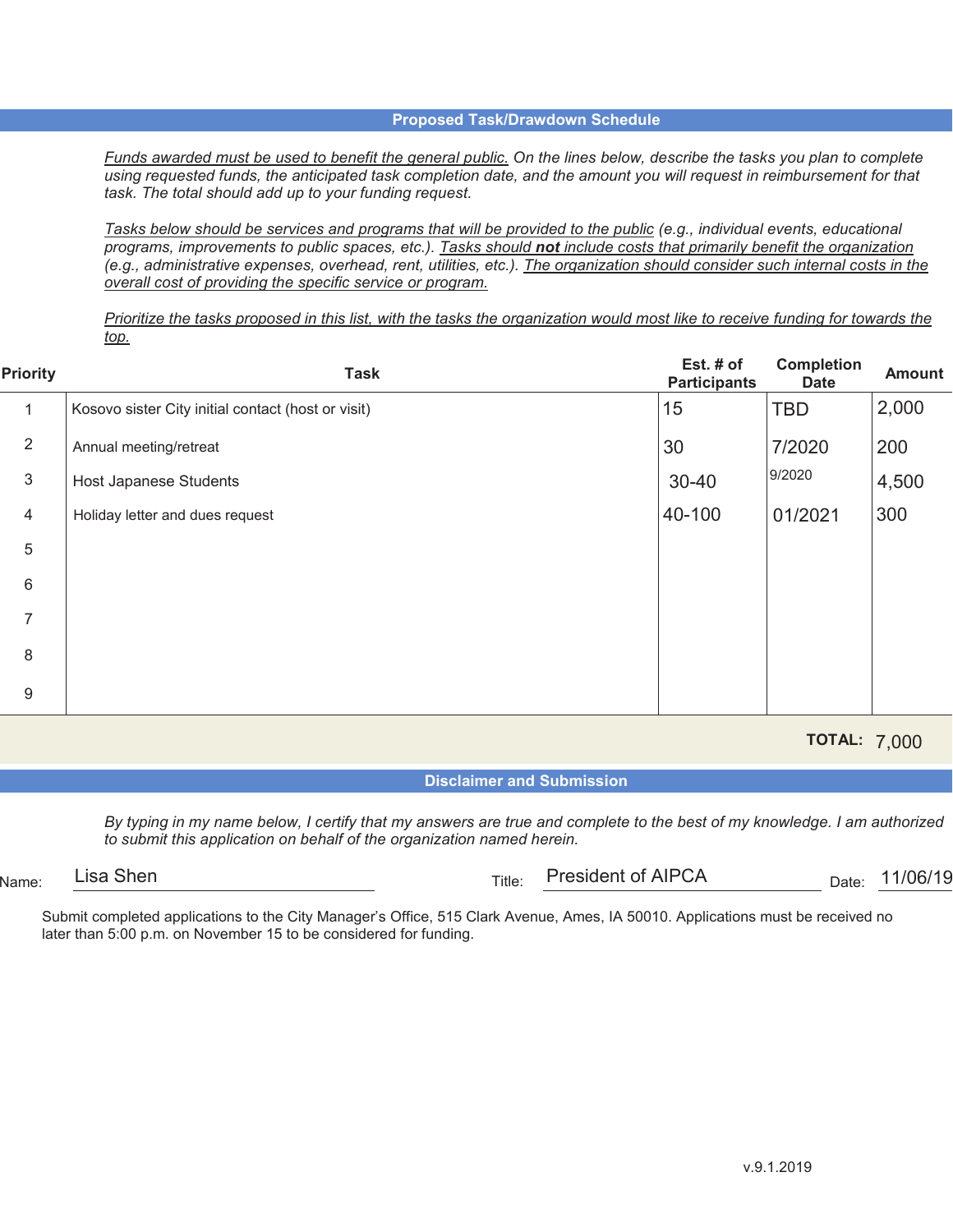

| <b>Applicant Information</b>                                                                                                                                                                                                                                                                                                                       |                                                                                                                                                                    |                                                                                                                           |                                  |                                 |              |                                                                                         |
|----------------------------------------------------------------------------------------------------------------------------------------------------------------------------------------------------------------------------------------------------------------------------------------------------------------------------------------------------|--------------------------------------------------------------------------------------------------------------------------------------------------------------------|---------------------------------------------------------------------------------------------------------------------------|----------------------------------|---------------------------------|--------------|-----------------------------------------------------------------------------------------|
| Organization Name:                                                                                                                                                                                                                                                                                                                                 |                                                                                                                                                                    | YES<br>NO<br>Is this request for a program/event sponsored by a student organization?<br>$\checkmark$<br>Ames Main Street |                                  |                                 |              | Date: 11/14/2019                                                                        |
| Contact Person:                                                                                                                                                                                                                                                                                                                                    | Drew Kamp                                                                                                                                                          |                                                                                                                           |                                  |                                 |              |                                                                                         |
| <b>Contact Mailing</b><br>Address:                                                                                                                                                                                                                                                                                                                 | 304 Main Street                                                                                                                                                    |                                                                                                                           |                                  |                                 |              |                                                                                         |
|                                                                                                                                                                                                                                                                                                                                                    | Ames                                                                                                                                                               |                                                                                                                           |                                  |                                 |              | A<br>50010                                                                              |
|                                                                                                                                                                                                                                                                                                                                                    | City                                                                                                                                                               |                                                                                                                           |                                  |                                 | <b>State</b> | <b>ZIP Code</b>                                                                         |
| 515-817-6311<br>Phone:                                                                                                                                                                                                                                                                                                                             |                                                                                                                                                                    | E-mail Address:                                                                                                           | drew@ameschamber.com             |                                 | Tax $ID#$ :  | 42-0623975                                                                              |
|                                                                                                                                                                                                                                                                                                                                                    |                                                                                                                                                                    |                                                                                                                           | <b>Program/Event Information</b> |                                 |              |                                                                                         |
| What are the goals of this program/event?:                                                                                                                                                                                                                                                                                                         |                                                                                                                                                                    |                                                                                                                           |                                  |                                 |              |                                                                                         |
| Showcase the vitality of arts and cultural venues, unique businesses, and the heritage of Downtown Ames, which will add to the quality of life for residents and visitors<br>Organize event and retail promotions that increase consumer patronage of the district                                                                                 |                                                                                                                                                                    |                                                                                                                           |                                  |                                 |              |                                                                                         |
| Enhance partnerships among the public and private sectors: retail, arts, culture, service and hospitality                                                                                                                                                                                                                                          |                                                                                                                                                                    |                                                                                                                           |                                  |                                 |              |                                                                                         |
| Maintain the Ames Main Street environment with green spaces, public art, well-designed window displays, and convenient access for visitors<br>Promote historic preservation and development of buildings and infrastructure through second-use projects, upper story renovation, facade improvement, residential development, and new construction |                                                                                                                                                                    |                                                                                                                           |                                  |                                 |              |                                                                                         |
| Retain, and grow, current and recruit new businesses to create a healthy balance and variety of retail, professional, and service entities.                                                                                                                                                                                                        |                                                                                                                                                                    |                                                                                                                           |                                  |                                 |              |                                                                                         |
| Date(s) program/event will be held:                                                                                                                                                                                                                                                                                                                |                                                                                                                                                                    | to                                                                                                                        |                                  | Check if continuous or ongoing: |              |                                                                                         |
| Location of the program/event:                                                                                                                                                                                                                                                                                                                     |                                                                                                                                                                    |                                                                                                                           |                                  |                                 |              | Downtown Ames, from Lincoln Way to 6th Street, from Duff Avenue to Northwestern Avenue. |
| # of individuals involved in program/event planning:                                                                                                                                                                                                                                                                                               |                                                                                                                                                                    |                                                                                                                           | 16 Board members                 |                                 |              | # of individuals who will benefit from program/event:<br>Thousands                      |
| \$60,000, a 26.86% increase<br>Funding amount requested:                                                                                                                                                                                                                                                                                           |                                                                                                                                                                    |                                                                                                                           |                                  |                                 |              |                                                                                         |
| program/event before?                                                                                                                                                                                                                                                                                                                              | Has the City of Ames funded this<br>If yes, what amount of<br>If yes, what year was<br>YES<br>NO.<br>FY2020<br>it last funded?:<br>funding was received?: \$47,297 |                                                                                                                           |                                  |                                 |              |                                                                                         |
|                                                                                                                                                                                                                                                                                                                                                    |                                                                                                                                                                    |                                                                                                                           | <b>Program/Event Description</b> |                                 |              |                                                                                         |

*Please answer each question below using the space provided.* 

Explain how this request helps accomplish the goals of this program/event. If you are requesting an increase in funding from the last funding cycle, include an explanation of the enhanced or expanded services you intend to provide with the additional funding:

Annually, the City of Ames provides critical funding to support the Ames Main Street organization. This funding allows Ames Main Street to perform such duties such as Downtown beautification, advocacy and communication throughout Downtown Ames to cultivate the relationship between Ames Main Street stakeholders and the City of Ames, hosting Community Events such as the 4th of July Parade, Snow Magic, Art Walk, Music Walk, Downtown Ames retail promotion events, keeping an updated Downtown Ames building inventory, and maintaining Ames Main Street's state and national certifications. By contracting with Ames Main Street to perform these functions, the City of Ames is able to save on staffing and other operational costs, as those costs and responsibilities fall upon the Ames Chamber of Commerce as the parent organization of Ames Main Street. The City is also able to partner with a private entity to provide key services to its commercial center, which opens new doors for public-private partnerships and the leveraging of a greater amount of resources.

The requested funding increase will be directly related to design responsibilities of Ames Main Street, as there are several new projects that need to be undertaken. These include partnering with a landscaping company to assist in planting, replanting when necessary, and maintaining Downtown Ames flower beds and planters (including weeding and trash cleanup) and new public informational signage throughout Downtown Ames to update all signage and information to the new Ames Main Street brand. Both are sizable projects and come with sizable costs as well, hence this request for additional funds for FY2021.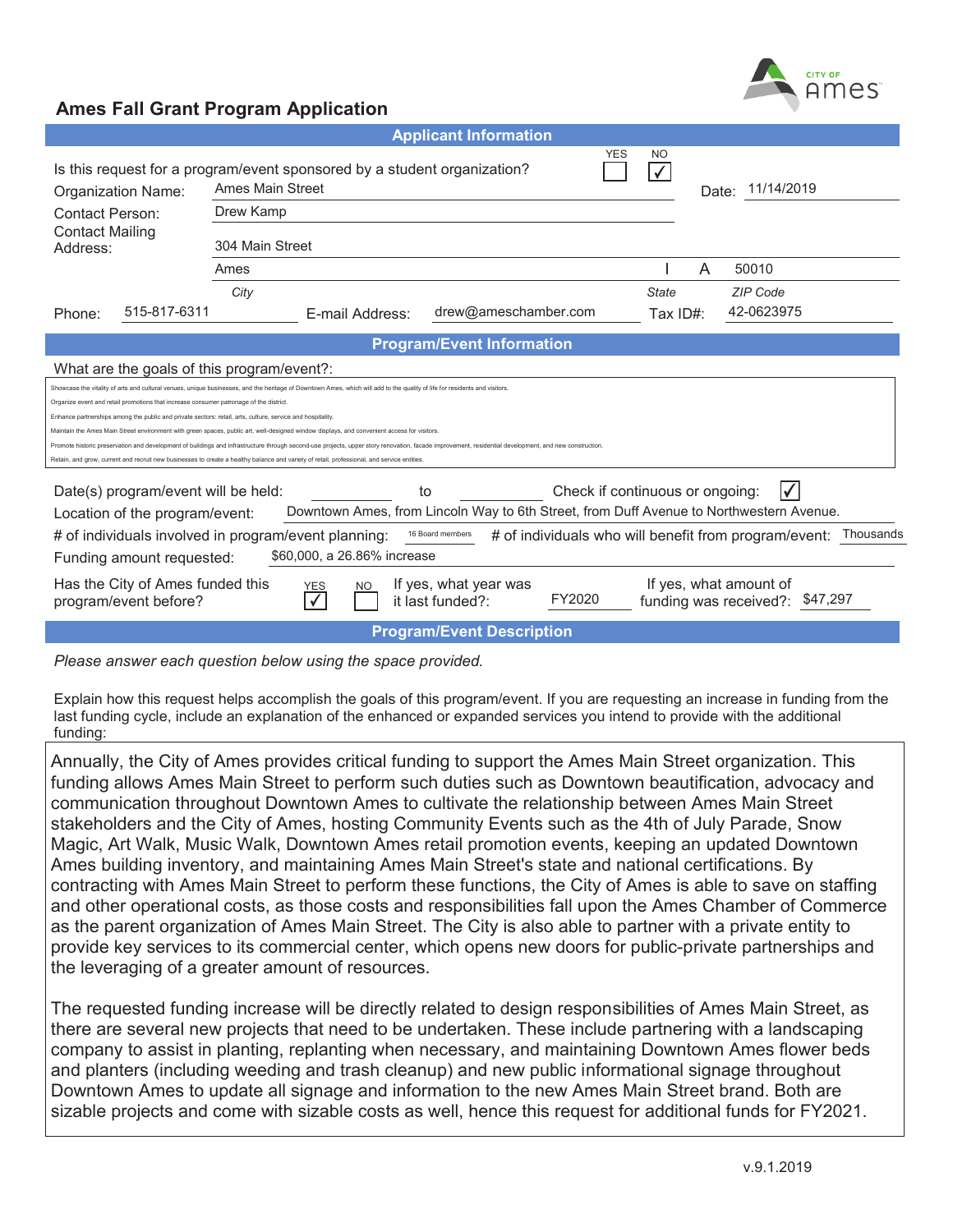Ames Main Street is funded through a variety of sources, including City support, investor dues, sponsorships, event revenue, and grant revenue.

Who will be responsible for ensuring compliance with the funding contract? What are his/her/their qualifications?:

Ames Chamber of Commerce and Ames Main Street staff, and the Ames Main Street Board of Directors. The Ames Chamber and Ames Main Street employ certified public accountants for handling of all financial documents. Dan Culhane, President & CEO, has led Chamber and economic development organizations for over 25-years. Amy Howard, VP of Finance and Operations, has managed the Chamber's finances for 15-years. Drew Kamp, Executive Director of Ames Main Street, has worked at the Chamber for 6.5-years. Randy Pyle, Ames Main Street Treasurer, is an Accountant and has a Masters in Accounting and has practiced accounting for years.

**Budget**

|    |                                            | (A)           | (B)           | (C)            | (D)             |
|----|--------------------------------------------|---------------|---------------|----------------|-----------------|
|    | <b>REVENUE - ALL SOURCES</b>               | FY 17-18      | FY 18-19      | FY 19-20       | FY 20-21        |
|    |                                            | <b>ACTUAL</b> | <b>ACTUAL</b> | <b>ADOPTED</b> | <b>PROPOSED</b> |
|    | <b>FUNDRAISING</b>                         | \$47.387.29   | \$46,364.14   | \$45,796.46    | \$64,700        |
| 2  | <b>MEMBERSHIP DUES</b>                     | \$27,100      | \$29,511.87   | \$14,380.49    | \$20,000        |
| 3  | <b>FEES CHARGED</b>                        | <b>NA</b>     | NA.           | <b>NA</b>      | <b>NA</b>       |
| 4  | <b>INVESTMENT INCOME</b>                   | \$333.96      | \$379.41      | \$357.42       | \$375           |
| 5  | <b>GRANTS (PRIVATE SECTOR)</b>             | \$0           | \$7,000       | \$0            | \$6,000         |
| 6  | STATE/FEDERAL FUNDS                        | <b>NA</b>     | \$22,500      | <b>NA</b>      | <b>NA</b>       |
| 7  | <b>ISU OR ISU STUDENT GOVERNMENT FUNDS</b> | <b>NA</b>     | <b>NA</b>     | <b>NA</b>      | <b>NA</b>       |
| 8  | OTHER GOV'T OR NON-PROFIT FUNDS            | \$1,200       | <b>NA</b>     | <b>NA</b>      | <b>NA</b>       |
| 9  | MISC. (Describe):                          | <b>NA</b>     | <b>NA</b>     | <b>NA</b>      | <b>NA</b>       |
| 10 | <b>FUNDING REQUEST FROM CITY OF AMES</b>   | \$35,094      | \$46,895      | \$47,297       | \$60,000        |
| 11 | <b>TOTAL REVENUES</b>                      | \$111,115.25  | \$152,650.42  | \$107,831.37   | \$151,075       |

| <b>EXPENSES</b> |                           | FY 17-18      | FY 18-19      | FY 19-20       | FY 20-21        |
|-----------------|---------------------------|---------------|---------------|----------------|-----------------|
|                 |                           | <b>ACTUAL</b> | <b>ACTUAL</b> | <b>ADOPTED</b> | <b>PROPOSED</b> |
| 12              | <b>SALARY AND RELATED</b> | \$83,406.56   | \$62,931.44   | \$5,638.72     | \$7,500         |
| 13              | OCCUPANCY/RENT            | \$8,616.36    | \$9,116.40    | \$0            | \$0             |
| 14              | SUPPLIES/EQUIPMENT        | \$662.87      | \$432.28      | \$0            | \$0             |
| 15              | CONTRACTUAL SERVICES      | \$0           | \$0           | \$75,000       | \$75,000        |
| 16              | PROMOTION/ADVERTISING     | \$60,640.93   | \$33,207.62   | \$24,501.87    | \$43,000        |
| 17              | MISC. (Describe):         | <b>NA</b>     | <b>NA</b>     | <b>NA</b>      | <b>NA</b>       |
| 18              | <b>TOTAL EXPENSES</b>     | \$153,326.72  | \$105,687.74  | \$105,140.59   | \$125,500       |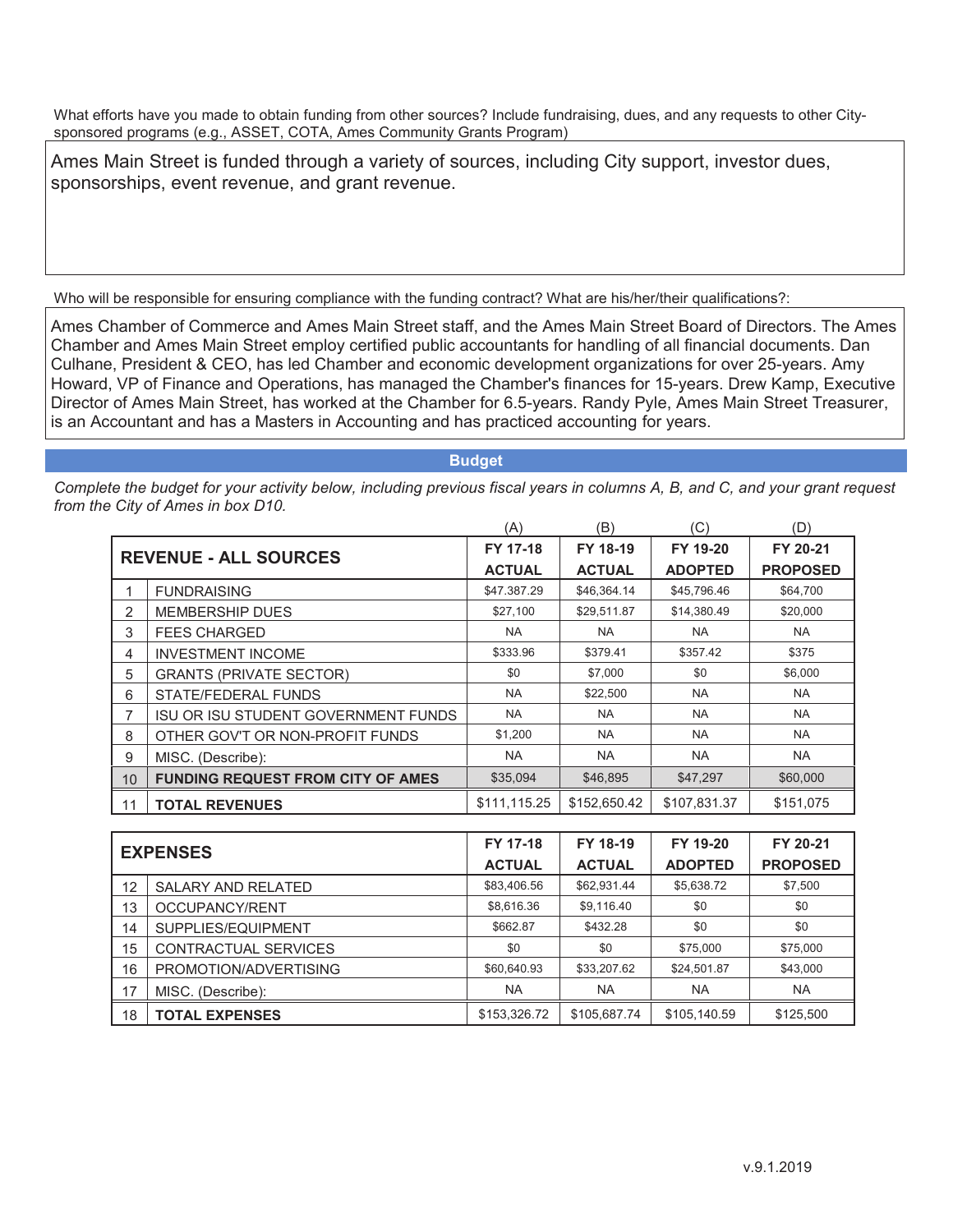*Funds awarded must be used to benefit the general public. On the lines below, describe the tasks you plan to complete using requested funds, the anticipated task completion date, and the amount you will request in reimbursement for that task. The total should add up to your funding request.*

*Tasks below should be services and programs that will be provided to the public (e.g., individual events, educational programs, improvements to public spaces, etc.). Tasks should not include costs that primarily benefit the organization (e.g., administrative expenses, overhead, rent, utilities, etc.). The organization should consider such internal costs in the overall cost of providing the specific service or program.*

*Prioritize the tasks proposed in this list, with the tasks the organization would most like to receive funding for towards the top.*

| <b>Priority</b> | Task                                                                                                                                                                                                                                                                 | Est. $#$ of<br><b>Participants</b> | <b>Completion</b><br><b>Date</b> | <b>Amount</b> |
|-----------------|----------------------------------------------------------------------------------------------------------------------------------------------------------------------------------------------------------------------------------------------------------------------|------------------------------------|----------------------------------|---------------|
|                 | Conduct beautification efforts throughout Downtown Ames and in the public right of way (contract with landscaping company to maintain planters and flowerbeds and<br>update signage to new brand are new expenses and are responsible for the increase from \$7,500) | $50+$                              | <b>June 2021</b>                 | \$20,200      |
| 2               | Host Community Events (Music Walk, Art Walk, 4th of July, Snow Magic, Retail Promo) and be contact for special events                                                                                                                                                | $1,000+$                           | <b>June 2021</b>                 | \$16,800      |
| 3               | Maintain Ames as a Main Street Iowa community and Iowa Great Place, including seeking and managing grants                                                                                                                                                            | 5                                  | <b>June 2021</b>                 | \$13,000      |
| 4               | Serve as point of contact regarding Downtown public policy issues and communicate to Downtown property and business owners                                                                                                                                           | 6                                  | <b>June 2021</b>                 | \$8,000       |
| 5               | Maintain business and building inventory per requirements of the Main Street lowa Program                                                                                                                                                                            | 3                                  | <b>June 2021</b>                 | \$2,000       |
| 6               |                                                                                                                                                                                                                                                                      |                                    |                                  |               |
|                 |                                                                                                                                                                                                                                                                      |                                    |                                  |               |
| 8               |                                                                                                                                                                                                                                                                      |                                    |                                  |               |
| 9               |                                                                                                                                                                                                                                                                      |                                    |                                  |               |

**TOTAL:**  \$60,000

**Disclaimer and Submission**

*By typing in my name below, I certify that my answers are true and complete to the best of my knowledge. I am authorized to submit this application on behalf of the organization named herein.*

 $N_{\text{ame}:}$  Diew Namp  $\overline{\phantom{a}}$  Date: Drew Kamp Executive Director 11/14/19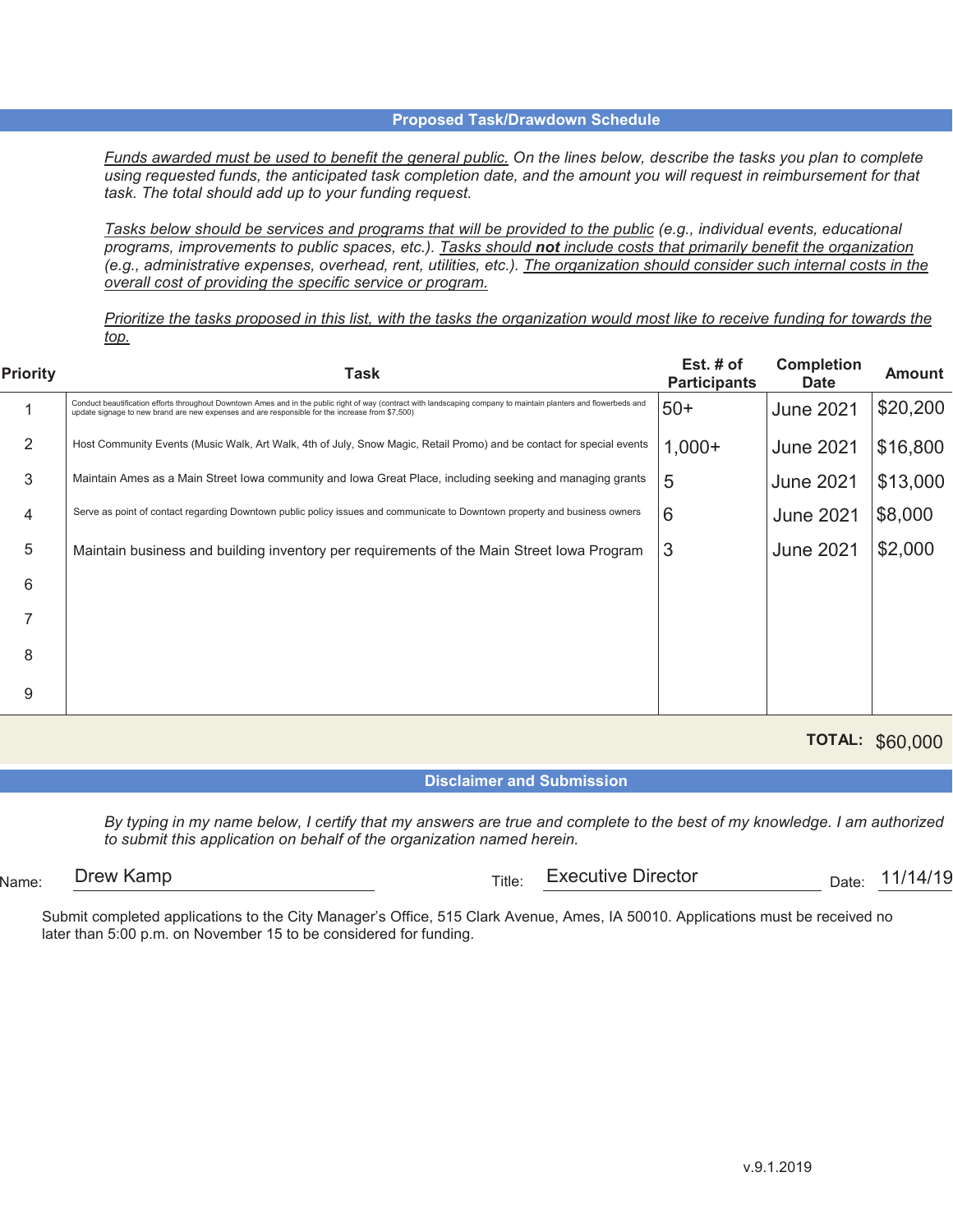

| <b>YES</b><br><b>NO</b><br>Is this request for a program/event sponsored by a student organization?<br>$\sqrt{}$<br><b>Campustown Action Association</b><br>Date: 11/8/2019<br>Organization Name:<br><b>Karin Chitty</b><br>Contact Person:<br><b>Contact Mailing</b>                                                                                                                                                                                                        |  |  |  |  |  |
|------------------------------------------------------------------------------------------------------------------------------------------------------------------------------------------------------------------------------------------------------------------------------------------------------------------------------------------------------------------------------------------------------------------------------------------------------------------------------|--|--|--|--|--|
| 119 Stanton Ave. #602<br>Address:                                                                                                                                                                                                                                                                                                                                                                                                                                            |  |  |  |  |  |
| 50014<br>Ames<br>A<br><b>ZIP Code</b><br>City<br><b>State</b><br>515-292-4528<br>director@amescampustown.c<br>420623975<br>Tax ID#:<br>E-mail Address:<br>Phone:                                                                                                                                                                                                                                                                                                             |  |  |  |  |  |
| <b>Program/Event Information</b>                                                                                                                                                                                                                                                                                                                                                                                                                                             |  |  |  |  |  |
| What are the goals of this program/event?:                                                                                                                                                                                                                                                                                                                                                                                                                                   |  |  |  |  |  |
| The Campustown Action Association is an organization dedicated to the betterment of the Campustown District. CAA<br>works to provide leadership by fostering cooperation among the City of Ames, Iowa State University and Campustown<br>entities. CAA strives to strengthen the role and reputation of the district, maintaining the vibrant, unique characteristics of<br>the neighborhood while providing a broad array of options to all community members and visitors. |  |  |  |  |  |
| Check if continuous or ongoing:<br>Ⅳ<br>Date(s) program/event will be held:<br>to<br><b>Campustown Ames</b><br>Location of the program/event:<br>65<br># of individuals involved in program/event planning:                                                                                                                                                                                                                                                                  |  |  |  |  |  |
| # of individuals who will benefit from program/event:<br>\$37,000<br>Funding amount requested:                                                                                                                                                                                                                                                                                                                                                                               |  |  |  |  |  |
| If yes, what amount of<br>Has the City of Ames funded this<br>If yes, what year was<br><b>NO</b><br><b>YES</b><br>2019<br>funding was received?: \$32,965<br>it last funded?:<br>program/event before?                                                                                                                                                                                                                                                                       |  |  |  |  |  |
| <b>Program/Event Description</b>                                                                                                                                                                                                                                                                                                                                                                                                                                             |  |  |  |  |  |

*Please answer each question below using the space provided.* 

Explain how this request helps accomplish the goals of this program/event. If you are requesting an increase in funding from the last funding cycle, include an explanation of the enhanced or expanded services you intend to provide with the additional funding:

The City of Ames has previously provided funding to support the Campustown Action Association and its work in the Campustown District. The programming is driven by the goals set forth in CAA's strategic plan.

1. Make Campustown a social center with a broad range of entertainment options for people of all ages while maintaining and strengthening the student experience

2. Promote existing businesses located within the Campustown commercial area while working to broaden the diversity of offerings to strengthen the district as a whole

3. Improve the visual appeal of Campustown and work to create a more defined, unified district

4. Support all modes of transportation within the Campustown district

5. Nurture a strong collaboration between Campustown (business and property owners), Iowa State University

Administration, Iowa State University Students, the City of Ames and other stakeholders

The funding being requested will be combined with funding received from Iowa State University, other grants and sponsorships, as well as membership funding in order to fulfill the CAA budget. Funding will be driven by 7 milestones listed in this application. Some milestones are to complement work already being done, while others are new endeavors CAA feels will serve to strengthen the Campustown district. The first priority in selecting the milestones is ensuring they reflect the goals set forth in the strategic plan. Each year the Board of Directors, as well as the three CAA committees, review these goals and select milestones that will allow each committee to work on tasks that will continue to move the organization towards these goals. CAA feels strongly that increasing efforts in the areas of maintenance and beautification will translate to better experiences for all community members visiting the Campustown District, as well as make the district more attractive to prospective businesses.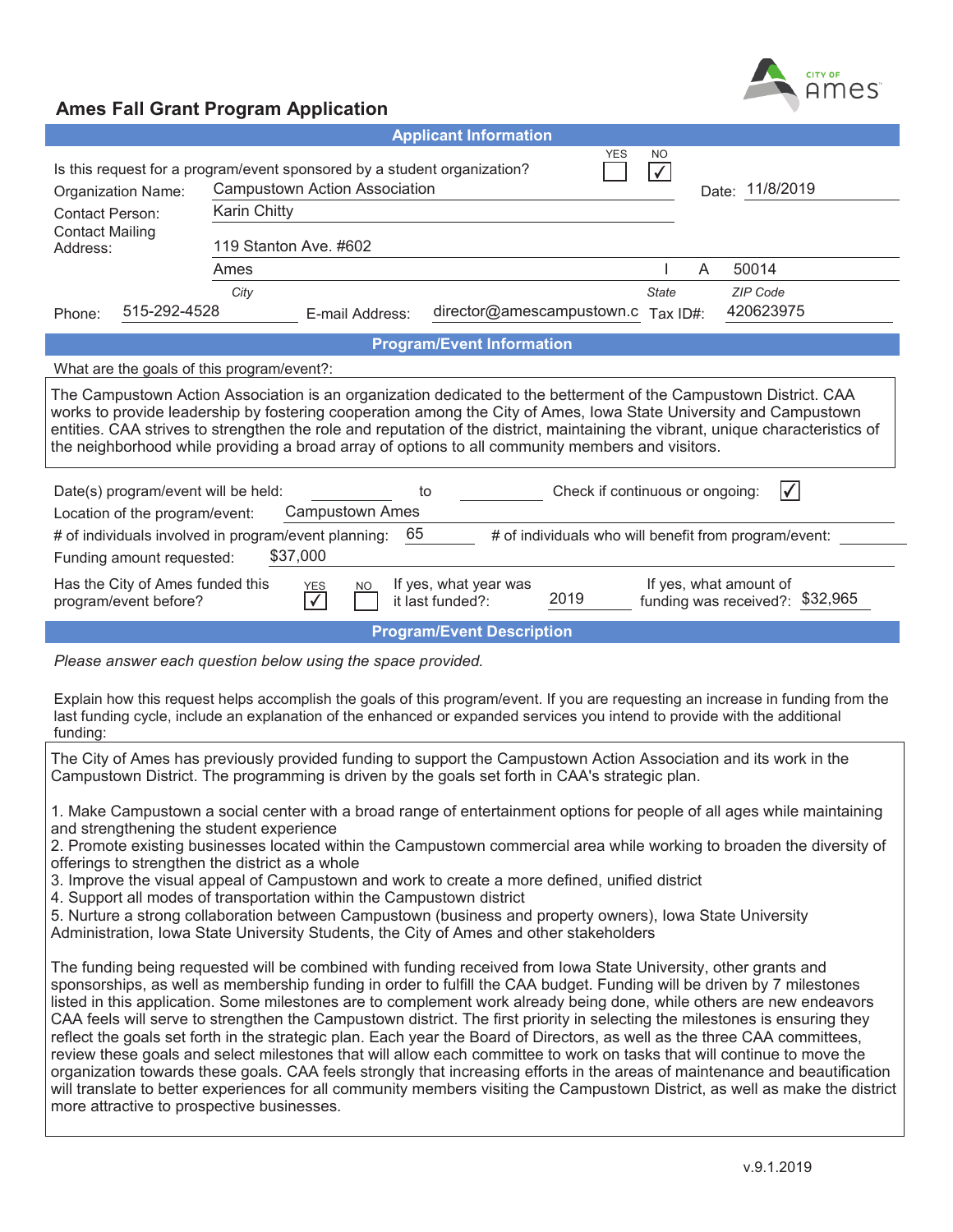In addition to funds from the City of Ames Grant Program, CAA has been the recipient of annual funding from Iowa State University through the Office of Student Affairs. CAA also applies annually for funding through the Ames Community Grant Program and will continue to seek additonal grant opportunities. The value of approximately \$15,000 is donated through free rent and utilities at the CAA office location. These funds along with membership dues and event sponsorships help support the CAA budget.

Who will be responsible for ensuring compliance with the funding contract? What are his/her/their qualifications?:

Executive Director, Karin Chitty, with support from the CAA Board of Directors, will continue the work of executing the goals/milestones of the Campustown Action Association. CAA prides itself on preparing paperwork accurately, submitting it in a timely manner, and complying with the grant throughout the year. This will be the ninth request for City Grant funding; the previous years' contracts were all successfully followed.

#### **Budget**

|                |                                            | (A)           | (B)           | (C)            | (D)             |
|----------------|--------------------------------------------|---------------|---------------|----------------|-----------------|
|                | <b>REVENUE - ALL SOURCES</b>               | FY 17-18      | FY 18-19      | FY 19-20       | FY 20-21        |
|                |                                            | <b>ACTUAL</b> | <b>ACTUAL</b> | <b>ADOPTED</b> | <b>PROPOSED</b> |
|                | <b>FUNDRAISING</b>                         | \$8,000       | \$8,000       | \$8,000        | \$7,000         |
| 2              | <b>MEMBERSHIP DUES</b>                     | \$10,000      | \$10,000      | \$10,000       | \$10,000        |
| 3              | <b>FEES CHARGED</b>                        |               |               |                |                 |
| $\overline{4}$ | <b>INVESTMENT INCOME</b>                   |               |               |                |                 |
| 5              | <b>GRANTS (PRIVATE SECTOR)</b>             | \$7,000       | \$4,000       | \$2,000        | \$8,000         |
| 6              | STATE/FEDERAL FUNDS                        |               |               |                |                 |
| 7              | <b>ISU OR ISU STUDENT GOVERNMENT FUNDS</b> | \$25,000      | \$18,000      | \$18,000       | \$15,000        |
| 8              | OTHER GOV'T OR NON-PROFIT FUNDS            |               |               |                |                 |
| 9              | MISC. (Describe):                          |               |               |                |                 |
| 10             | <b>FUNDING REQUEST FROM CITY OF AMES</b>   | \$27,000      | \$70,650      | \$32,965       | \$37,000        |
| 11             | <b>TOTAL REVENUES</b>                      | \$77,000      | \$110,650     | \$70,965       | \$77,000        |

| <b>EXPENSES</b> |                           | FY 17-18      | FY 18-19      | FY 19-20       | FY 20-21        |
|-----------------|---------------------------|---------------|---------------|----------------|-----------------|
|                 |                           | <b>ACTUAL</b> | <b>ACTUAL</b> | <b>ADOPTED</b> | <b>PROPOSED</b> |
| 12              | <b>SALARY AND RELATED</b> | \$38,000      | \$40,000      | \$40,000       | \$42,000        |
| 13              | OCCUPANCY/RENT            |               |               |                |                 |
| 14              | SUPPLIES/EQUIPMENT        | \$2,000       |               |                | \$15,000        |
| 15              | CONTRACTUAL SERVICES      |               | \$45,000      | \$7,000        | \$5,000         |
| 16              | PROMOTION/ADVERTISING     | \$33,000      | \$30,000      | \$25,000       | \$15,000        |
| 17              | MISC. (Describe):         |               | \$6,000       |                |                 |
| 18              | <b>TOTAL EXPENSES</b>     | \$73,000      | \$121,000     | \$72,000       | \$77,000        |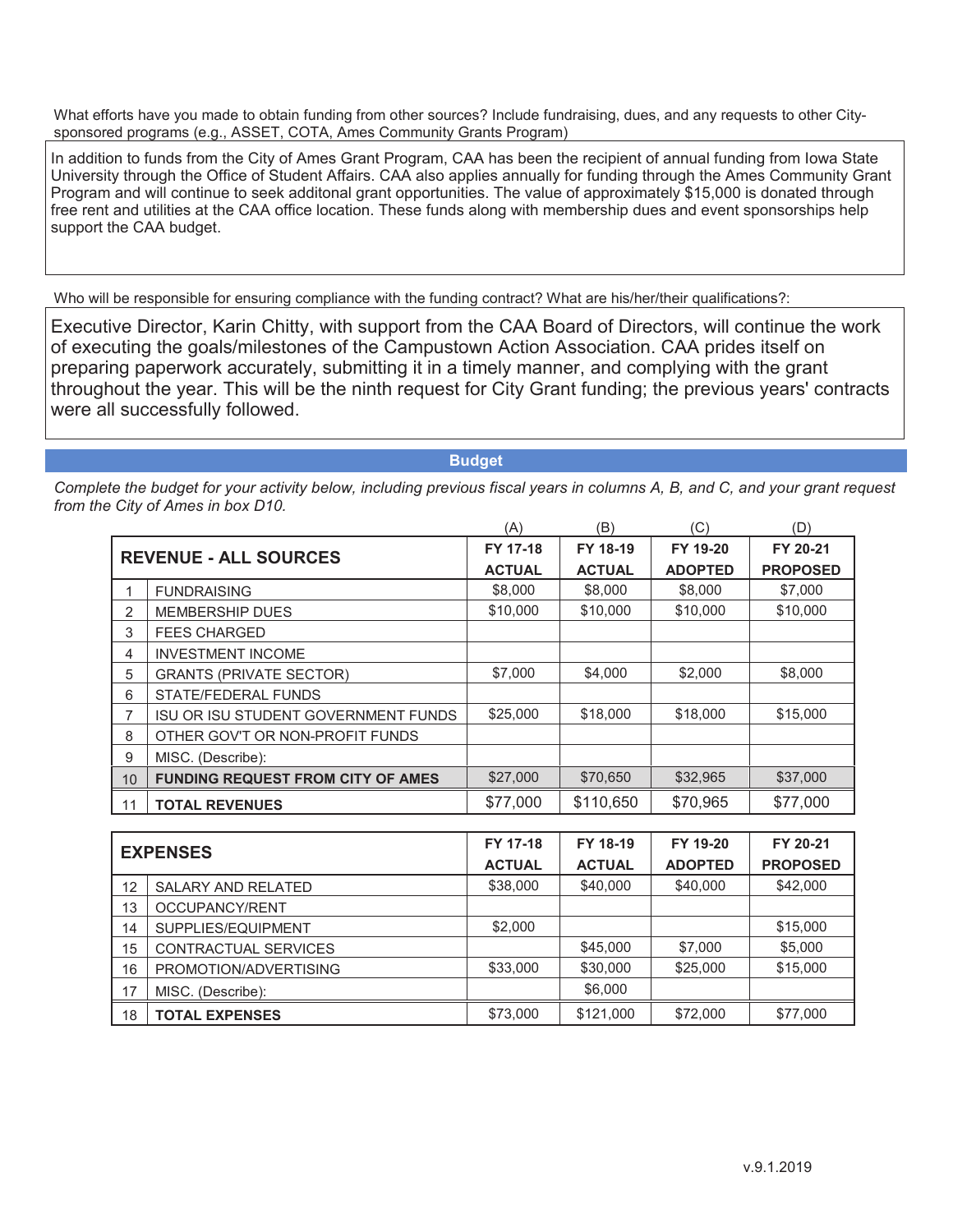*Funds awarded must be used to benefit the general public. On the lines below, describe the tasks you plan to complete using requested funds, the anticipated task completion date, and the amount you will request in reimbursement for that task. The total should add up to your funding request.* 

*Tasks below should be services and programs that will be provided to the public (e.g., individual events, educational programs, improvements to public spaces, etc.). Tasks should not include costs that primarily benefit the organization (e.g., administrative expenses, overhead, rent, utilities, etc.). The organization should consider such internal costs in the overall cost of providing the specific service or program.* 

*Prioritize the tasks proposed in this list, with the tasks the organization would most like to receive funding for towards the top.* 

| <b>Priority</b> | Task                                                                                                                                                          | Est. $#$ of<br><b>Participants</b> | <b>Completion</b><br><b>Date</b> | <b>Amount</b> |
|-----------------|---------------------------------------------------------------------------------------------------------------------------------------------------------------|------------------------------------|----------------------------------|---------------|
|                 | Plan & host 2 Fall events                                                                                                                                     | 2500                               | Oct 2020                         | \$11,000      |
| 2               |                                                                                                                                                               |                                    |                                  |               |
| 3               | Plan & host Summerfest in Campustown                                                                                                                          | 2500                               | <b>June 2021</b>                 | \$8,000       |
| 4               | Coordinate activities to clean up and beautify Campustown                                                                                                     | 300                                | Mar 2021                         | \$7,000       |
| 5               | Serve as point of contact regarding issues affecting Campustown                                                                                               |                                    | Aug 2020                         | \$4,000       |
| 6               | Investigate expansion of Campustown Facade Grant to allow for greater use of funds, continue to recruit and hold meeting                                      |                                    | Dec 2020                         | \$2,000       |
| ⇁               | Recruit outside groups to bring events to Campustown, assist with logistics and serve as point of contact for special events                                  |                                    | Jan 2021                         | \$3,000       |
| 8               | Create and maintain a Campustown Business Directory which would be housed on the CAA website to support and promote area businesses to community and visitors |                                    | <b>Nov 2020</b>                  | \$2,000       |
| 9               |                                                                                                                                                               |                                    |                                  |               |

**TOTAL:**  \$37,000

**Disclaimer and Submission** 

*By typing in my name below, I certify that my answers are true and complete to the best of my knowledge. I am authorized to submit this application on behalf of the organization named herein.*

 $N_{\text{ame}}$  . Name:  $N_{\text{H}}$  Date:  $N_{\text{H}}$  Date:  $N_{\text{H}}$  Date:  $N_{\text{H}}$  Date:  $N_{\text{H}}$ Karin Chitty **Executive Director Executive Director Executive Director Executive Director EXECUTE:** 11/8/19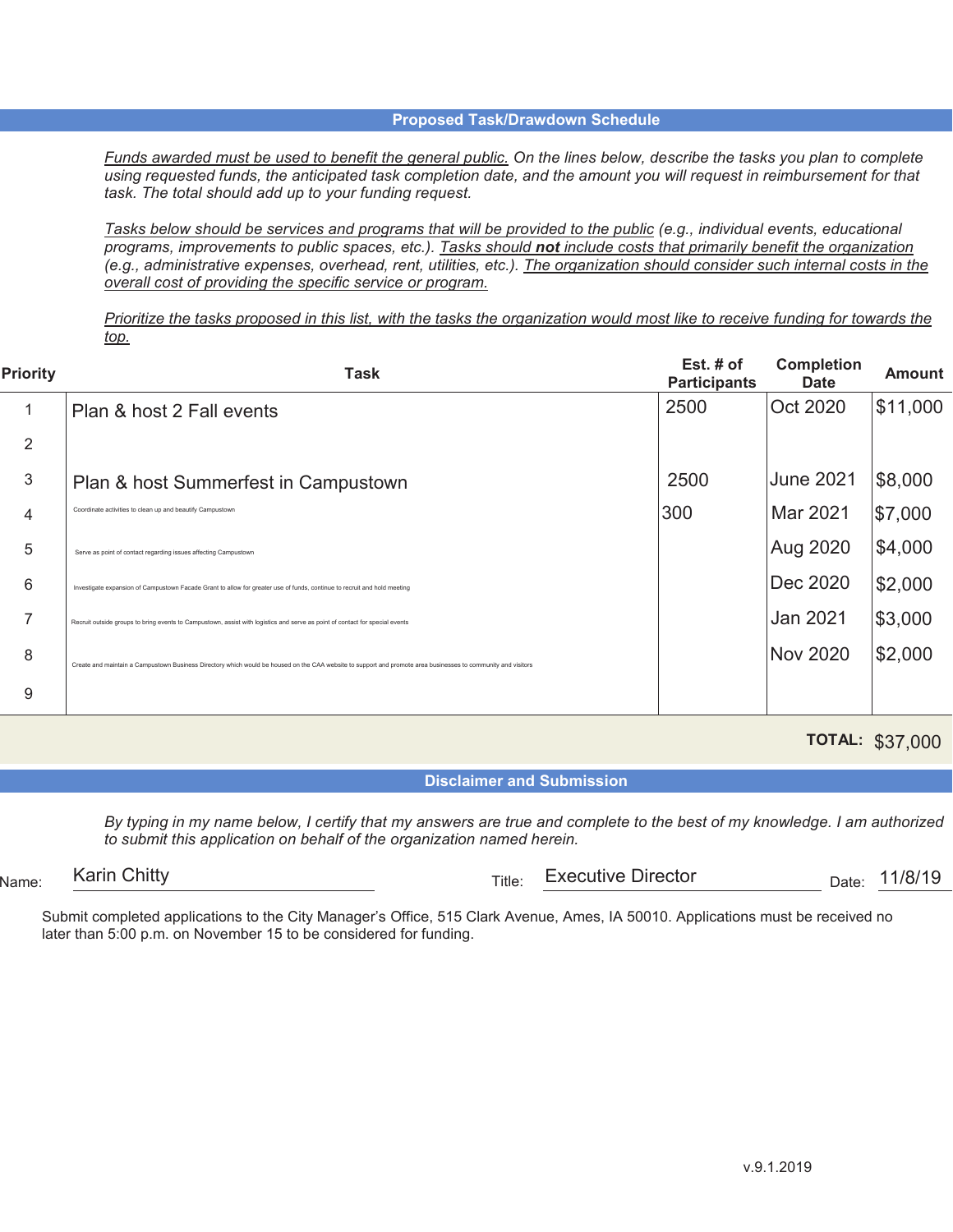# **2020-21 CAA Milestones – Ames City Fall Grant Request**

- · Plan and host at least 2 fall events to draw a broader range of visitors to the Campustown district \$11,000
- Plan and host Summerfest in Campustown \$8,000
- Coordinate activities to clean up and beautify Campustown \$7,000
- · Serve as point of contact regarding issues affecting Campustown, disseminate information to businesses and property owners to facilitate a more cohesive, invested district \$4,000
- · Investigate expansion of the Campustown Façade Grant to allow for more consistent use of funds, while encouraging the vibrant atmosphere desired in the district – continue to recruit applicants and host a public meeting \$2,000
- · Recruit outside groups to bring events to Campustown, facilitate logistics, and continue to serve as a point of contact for special events \$3,000
- · Create and maintain a Campustown Business Directory (name, description, location, hours) to be housed on the CAA website in order to promote the district's offerings to residents and visitors \$2,000

**Total Funds Requested \$37,000**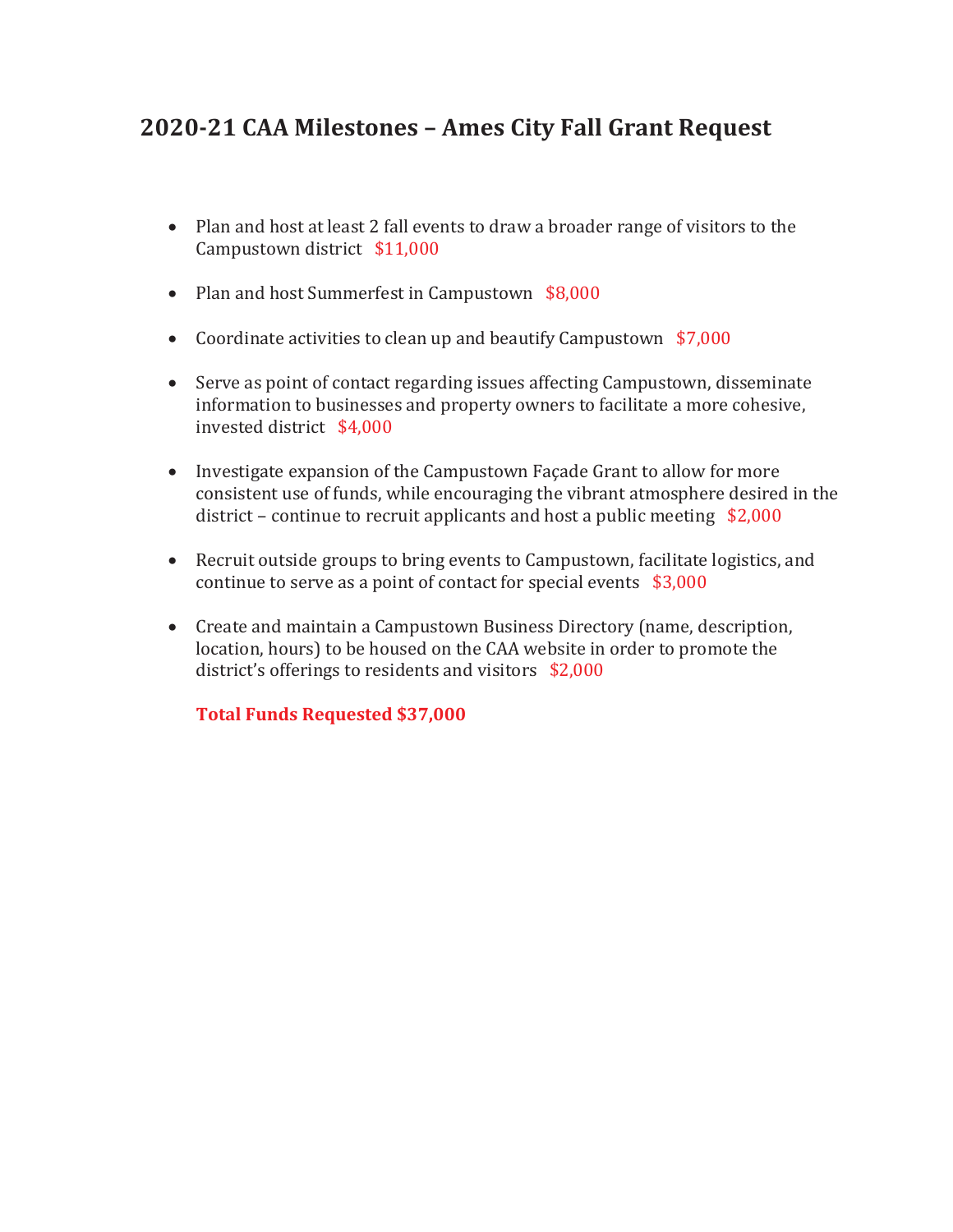

|                                                                                                                                                                                                                                                                                       | <b>Applicant Information</b>                                                                                                                                                   |                                 |  |  |  |  |
|---------------------------------------------------------------------------------------------------------------------------------------------------------------------------------------------------------------------------------------------------------------------------------------|--------------------------------------------------------------------------------------------------------------------------------------------------------------------------------|---------------------------------|--|--|--|--|
| Organization Name:                                                                                                                                                                                                                                                                    | <b>YES</b><br>N <sub>O</sub><br>Is this request for a program/event sponsored by a student organization?<br>$\sqrt{}$<br>Hunziker Youth Sports Complex<br>Mark Kutchen         |                                 |  |  |  |  |
| Contact Person:                                                                                                                                                                                                                                                                       |                                                                                                                                                                                |                                 |  |  |  |  |
| <b>Contact Mailing</b><br>Address:                                                                                                                                                                                                                                                    | 701 Garden Road                                                                                                                                                                |                                 |  |  |  |  |
|                                                                                                                                                                                                                                                                                       | Ames                                                                                                                                                                           | 50010<br>A                      |  |  |  |  |
|                                                                                                                                                                                                                                                                                       | City                                                                                                                                                                           | <b>State</b><br><b>ZIP Code</b> |  |  |  |  |
| 515-232-1992<br>Phone:                                                                                                                                                                                                                                                                | mkutchen@mchsi.com<br>E-mail Address:                                                                                                                                          | 42-1421342<br>Tax ID#:          |  |  |  |  |
|                                                                                                                                                                                                                                                                                       | <b>Program/Event Information</b>                                                                                                                                               |                                 |  |  |  |  |
| What are the goals of this program/event?:                                                                                                                                                                                                                                            |                                                                                                                                                                                |                                 |  |  |  |  |
| To implant in participants, through youth sports activities, the ideals of good sportsmanship, honesty,<br>loyalty, courage and respect for authority so that they may be well adjusted, stronger and happier<br>children and will grow to be decent, healthy and trustworthy adults. |                                                                                                                                                                                |                                 |  |  |  |  |
| March<br>November<br>Date(s) program/event will be held:<br>Check if continuous or ongoing:<br>to<br>Hunziker Youth Sports Complex, 800 Billy Sunday Road, Ames, Iowa 50010<br>Location of the program/event:                                                                         |                                                                                                                                                                                |                                 |  |  |  |  |
| # of individuals who will benefit from program/event: 6,500 +/-<br># of individuals involved in program/event planning:<br>40<br>\$32,000<br>Funding amount requested:                                                                                                                |                                                                                                                                                                                |                                 |  |  |  |  |
| program/event before?                                                                                                                                                                                                                                                                 | Has the City of Ames funded this<br>If yes, what year was<br>If yes, what amount of<br><b>YES</b><br>NO<br>2019-2020<br>\$30,700<br>it last funded?:<br>funding was received?: |                                 |  |  |  |  |
|                                                                                                                                                                                                                                                                                       | <b>Program/Event Description</b>                                                                                                                                               |                                 |  |  |  |  |
|                                                                                                                                                                                                                                                                                       |                                                                                                                                                                                |                                 |  |  |  |  |

*Please answer each question below using the space provided.* 

Explain how this request helps accomplish the goals of this program/event. If you are requesting an increase in funding from the last funding cycle, include an explanation of the enhanced or expanded services you intend to provide with the additional funding:

The youth sports activities at the complex are open to all individuals within the City of Ames and allow them to learn to participate in team sports. Prior to HYSC being built, the organizations used City of Ames park space and Ames Community School District space for their activities. Many surrounding cities have city owned and operated facilities that serve a similar purpose. HYSC provides the opportunity for youth sports in Ames at a much lower cost than the City of Ames could provide it because of the private and corporate support that is received and the tremendous volunteer effort that runs the facility. The tournaments and spring/fall leagues also attract out of town visitors to the City which benefits the public through sales and hotel tax.

The annual funding that the Hunziker Youth Sports Complex has received since 2005 has been applied towards the complex's operating expenses. This reduction in operating expenses is passed directly through HYSC to the three organizations that play sports there (Ames Girls Softball Association, Ames Little League Baseball and Ames Soccer Club). This results in lower fees being charged to the participants. The lower participation fees lead to greater participation.

Our operational expenses increase a little bit each year but we try to minimize that by being very careful with how we spend the limited amount of money we have. We don't plan on expanding services next year but we will continue in our efforts to improve the complex and maximize usage and participation. Our efforts to improve the complex this year include adding a couple of new soccer areas and adding a new open grass space for baseball and softball practice and warm-ups. We have increased our requested amount to include a portion of the additional turf maintenance costs for those added areas.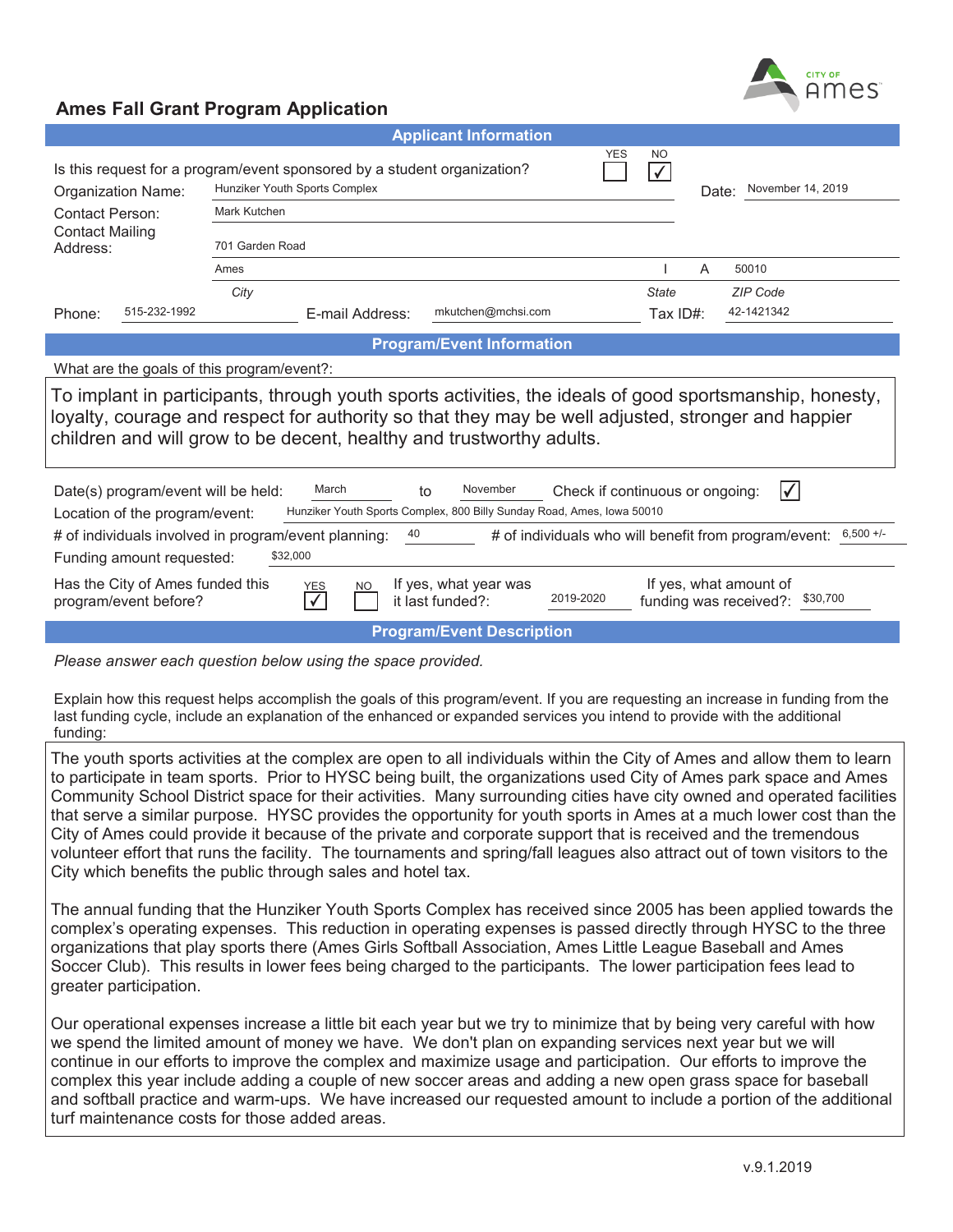HYSC does not actively pursue financial support from sources other than the City of Ames and the three organizations that use the facility. The three organizations that use the facility do actively solicit funding from private and corporate donors.

HYSC was built with funds raised from private and corporate donors and with donations of use of the land, utilities and asphalt paving by the City of Ames. From time to time we do seek out and apply for special donations or grants to fund specific capital improvement projects.

Who will be responsible for ensuring compliance with the funding contract? What are his/her/their qualifications?:

Through our treasurer, we have been submitting reimbursement claims for the past 14 years without any issues and we don't anticipate having any problems with being able to continue to do so.

**Budget**

|    |                                            | (A)           | (B)           | 'C)            | (D)             |
|----|--------------------------------------------|---------------|---------------|----------------|-----------------|
|    | <b>REVENUE - ALL SOURCES</b>               | FY 17-18      | FY 18-19      | FY 19-20       | FY 20-21        |
|    |                                            | <b>ACTUAL</b> | <b>ACTUAL</b> | <b>ADOPTED</b> | <b>PROPOSED</b> |
|    | <b>FUNDRAISING</b>                         | 2000          | 500           |                |                 |
| 2  | <b>MEMBERSHIP DUES</b>                     | 72386         | 71422         | 84523          | 92000           |
| 3  | <b>FEES CHARGED</b>                        | 2000          | 2000          | 2250           | 2250            |
| 4  | <b>INVESTMENT INCOME</b>                   | 32            | 40            | 30             | 30              |
| 5  | <b>GRANTS (PRIVATE SECTOR)</b>             |               |               |                |                 |
| 6  | STATE/FEDERAL FUNDS                        |               |               |                |                 |
| 7  | <b>ISU OR ISU STUDENT GOVERNMENT FUNDS</b> |               |               |                |                 |
| 8  | OTHER GOV'T OR NON-PROFIT FUNDS            |               |               |                |                 |
| 9  | MISC. (Describe): Concession Sales         | 74739         | 63964         | 51680          | 63500           |
| 10 | <b>FUNDING REQUEST FROM CITY OF AMES</b>   | 28925         | 43650         | 30700          | 32000           |
| 11 | <b>TOTAL REVENUES</b>                      | 180082        | 181576        | 169183         | 189780          |

| <b>EXPENSES</b> |                                            | FY 17-18      | FY 18-19      | FY 19-20       | FY 20-21        |
|-----------------|--------------------------------------------|---------------|---------------|----------------|-----------------|
|                 |                                            | <b>ACTUAL</b> | <b>ACTUAL</b> | <b>ADOPTED</b> | <b>PROPOSED</b> |
| 12              | <b>SALARY AND RELATED</b>                  | 45915         | 43016         | 45336          | 47000           |
| 13              | OCCUPANCY/RENT                             |               |               |                |                 |
| 14              | SUPPLIES/EQUIPMENT                         | 32162         | 28527         | 27315          | 30000           |
| 15              | CONTRACTUAL SERVICES                       | 51997         | 109003        | 79850          | 85000           |
| 16              | PROMOTION/ADVERTISING                      |               |               |                |                 |
| 17              | MISC. (Describe): Concession Cost of Goods | 32200         | 28444         | 23819          | 28200           |
| 18              | <b>TOTAL EXPENSES</b>                      | 162274        | 208990        | 176320         | 190200          |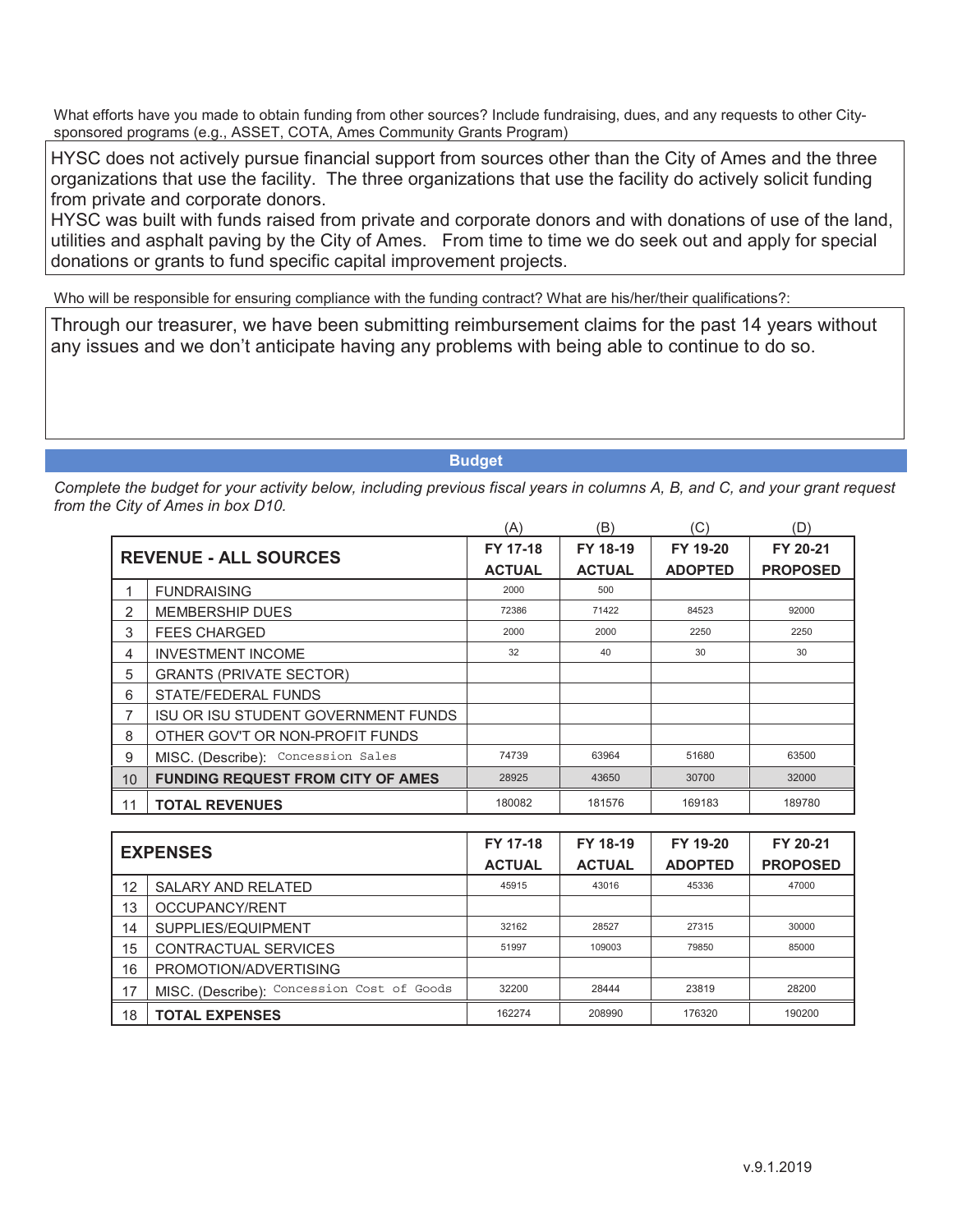*Funds awarded must be used to benefit the general public. On the lines below, describe the tasks you plan to complete using requested funds, the anticipated task completion date, and the amount you will request in reimbursement for that task. The total should add up to your funding request.*

*Tasks below should be services and programs that will be provided to the public (e.g., individual events, educational programs, improvements to public spaces, etc.). Tasks should not include costs that primarily benefit the organization (e.g., administrative expenses, overhead, rent, utilities, etc.). The organization should consider such internal costs in the overall cost of providing the specific service or program.*

*Prioritize the tasks proposed in this list, with the tasks the organization would most like to receive funding for towards the top.*

| Priority | <b>Task</b>                                          | Est. # of<br><b>Participants</b> | Completion<br><b>Date</b> | <b>Amount</b> |
|----------|------------------------------------------------------|----------------------------------|---------------------------|---------------|
| 1        | Youth Sports Program (Baseball, Soccer and Softball) | 6500                             | 10/31                     | \$32,000      |
| 2        |                                                      |                                  |                           |               |
| 3        |                                                      |                                  |                           |               |
| 4        |                                                      |                                  |                           |               |
| 5        |                                                      |                                  |                           |               |
| 6        |                                                      |                                  |                           |               |
| 7        |                                                      |                                  |                           |               |
| 8        |                                                      |                                  |                           |               |
| 9        |                                                      |                                  |                           |               |
|          |                                                      |                                  |                           |               |

**TOTAL:**  \$32,000

**Disclaimer and Submission**

*By typing in my name below, I certify that my answers are true and complete to the best of my knowledge. I am authorized to submit this application on behalf of the organization named herein.*

 $N_{\text{Ame}:}$  Midi Nutchen  $\Gamma_{\text{Hle}:}$  and  $\Gamma_{\text{Hle}:}$  Director of Facilities  $\Gamma_{\text{Bhe}:}$  Date: Mark Kutchen  $_{\rm Title:}$  Director of Facilities  $_{\rm Date:}$  11/14/1<u>9</u>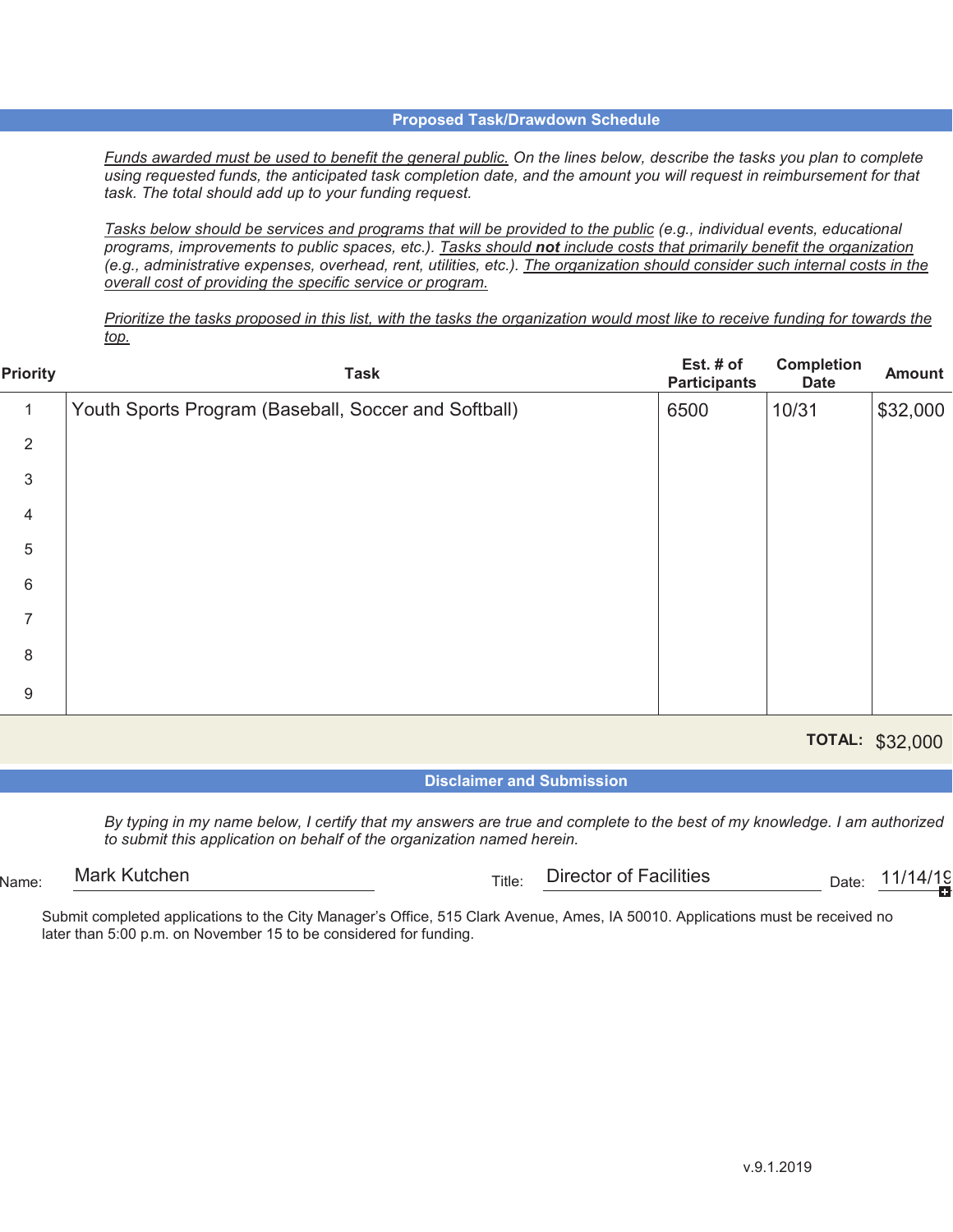

|                                                                                                                                                                                                                                                                                                                                                                                                                                                    |                 | <b>Applicant Information</b>     |              |                  |
|----------------------------------------------------------------------------------------------------------------------------------------------------------------------------------------------------------------------------------------------------------------------------------------------------------------------------------------------------------------------------------------------------------------------------------------------------|-----------------|----------------------------------|--------------|------------------|
| YES<br>NO.<br>Is this request for a program/event sponsored by a student organization?<br>$\sqrt{}$<br><b>Story County Housing Trust</b><br>Organization Name:                                                                                                                                                                                                                                                                                     |                 |                                  |              | Date: 11/12/2019 |
| <b>Contact Person:</b>                                                                                                                                                                                                                                                                                                                                                                                                                             | Eric Burmeister |                                  |              |                  |
| <b>Contact Mailing</b><br>Address:                                                                                                                                                                                                                                                                                                                                                                                                                 | 505 5th Avenue  |                                  |              |                  |
|                                                                                                                                                                                                                                                                                                                                                                                                                                                    | Des Moines      |                                  | A            | 50309            |
|                                                                                                                                                                                                                                                                                                                                                                                                                                                    | City            |                                  | <b>State</b> | ZIP Code         |
| 515-282-3233<br>Phone:                                                                                                                                                                                                                                                                                                                                                                                                                             | E-mail Address: | eburmeister@pchtf.org            | Tax ID#:     | 81-4570694       |
|                                                                                                                                                                                                                                                                                                                                                                                                                                                    |                 | <b>Program/Event Information</b> |              |                  |
| What are the goals of this program/event?:                                                                                                                                                                                                                                                                                                                                                                                                         |                 |                                  |              |                  |
| 1.) Sustain the affordability and viability of Story County owner- occupied housing stock while maintaining safe &<br>environmentally healthy homes for those with incomes at or below 60% of area median income (AMI).<br>2.) Remove barriers to obtaining or maintaining affordable rental units by offering rent and/or deposit monies to Story<br>County residents at or below 50% AMI and diverting Story County residents from homelessness. |                 |                                  |              |                  |
| January 2021<br>December 2022<br>Ⅳ<br>Check if continuous or ongoing:<br>Date(s) program/event will be held:<br>to<br>The City of Ames and the surrounding communities in Story County.<br>Location of the program/event:                                                                                                                                                                                                                          |                 |                                  |              |                  |
| 500/year<br># of individuals involved in program/event planning:<br># of individuals who will benefit from program/event:<br>12                                                                                                                                                                                                                                                                                                                    |                 |                                  |              |                  |
| Funding amount requested:                                                                                                                                                                                                                                                                                                                                                                                                                          | \$36,500/year   |                                  |              |                  |
| Has the City of Ames funded this<br>If yes, what year was<br>If yes, what amount of<br><b>NO</b><br>YES<br>December 2018<br>funding was received?: \$34,870.00<br>it last funded?:<br>program/event before?                                                                                                                                                                                                                                        |                 |                                  |              |                  |
|                                                                                                                                                                                                                                                                                                                                                                                                                                                    |                 | <b>Program/Event Description</b> |              |                  |

*Please answer each question below using the space provided.* 

Explain how this request helps accomplish the goals of this program/event. If you are requesting an increase in funding from the last funding cycle, include an explanation of the enhanced or expanded services you intend to provide with the additional funding:

The State Housing Trust Fund grants require 25% local match monies for each annual grant awarded. The funding from the City of Ames will be used to partially meet that obligation. One hundred percent of the monies will be used towards direct funding for owner-occupied home repairs and rental assistance programs for individuals and families in Story County earning less than 60% and 50% area median incomes, respectively.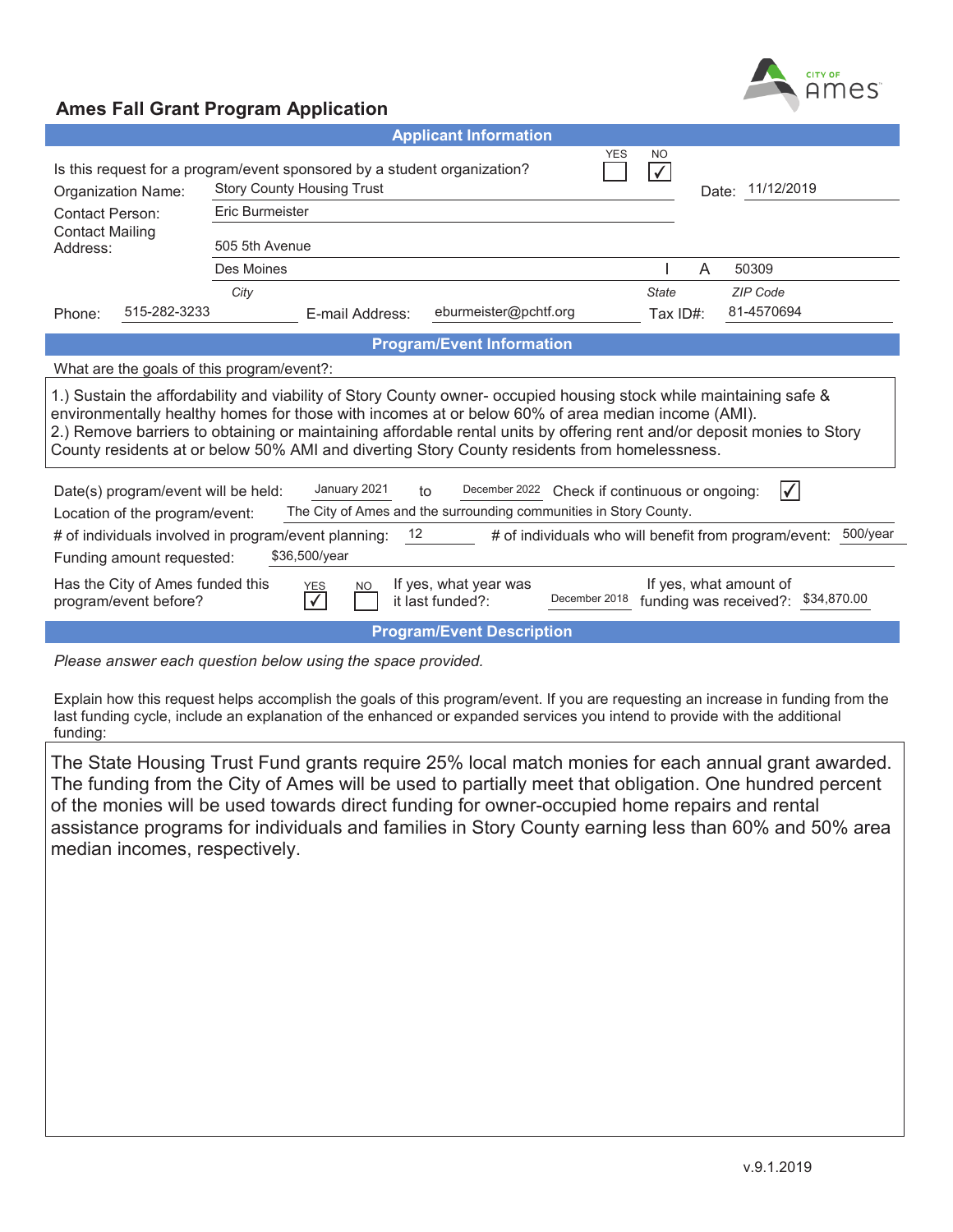The 2018 State Housing Trust Fund grant application was successful which was for the maximum amount of \$216,928.00. A 2019 SHTF grant was submitted in October and the Iowa Finance Authority will announce the grant awards in December 2019.The maximum amount applied for this grant year was \$190,065.00. If awarded those funds will be available in January 2020. The SCHT continues to receive funding from the Story County Board of Supervisors, Story County municipalities and community banks and lending institutions monies.

Who will be responsible for ensuring compliance with the funding contract? What are his/her/their qualifications?:

The SCHT is in the last year of a three-year agreement with Polk County Housing Trust Fund (PCHTF), provide administrative services through December 31, 2019. Eric Burmeister & Lori Kauzlarich are the staff fulfilling a majority of this agreement & carrying out the day to day operations for the SCHT. Administrator- After graduating from Drake law school Mr. Burmeister spent 30 years in real estate development and finance before coming to PCHTF in 2010 . Associate Director- Ms. Kauzlarich has 40 years of experience with non profits. She has managed the RFPs, application processes; contract/grant management, including the SHTF grant; monitoring/reporting & program implementation for the PCHTF since 2007. The BOD of the SCHT will be entering an agreement with new agency to perform these administrative duties in January 2020. The PCHTF will transition the new administration into the position at no charge. The State Housing Trust Fund will also need to approve the new administration. The BOD will review and approve RFP's for the new administration on November 19, 2019. Once ratified, we will notify the City of Ames grant committee of the new administration.

**Budget**

|    |                                            | (A)           | (B)           | C)             | (D)             |
|----|--------------------------------------------|---------------|---------------|----------------|-----------------|
|    | <b>REVENUE - ALL SOURCES</b>               | FY 17-18      | FY 18-19      | FY 19-20       | FY 20-21        |
|    |                                            | <b>ACTUAL</b> | <b>ACTUAL</b> | <b>ADOPTED</b> | <b>PROPOSED</b> |
|    | <b>FUNDRAISING</b>                         | 0             | 5,000.00      | 10,000.00      | 20,000.00       |
| 2  | <b>MEMBERSHIP DUES</b>                     | $\Omega$      | 0             | $\Omega$       | 0               |
| 3  | <b>FEES CHARGED</b>                        | $\mathbf 0$   | $\Omega$      | $\Omega$       | 0               |
| 4  | <b>INVESTMENT INCOME</b>                   | $\Omega$      |               | $\Omega$       | $\Omega$        |
| 5  | <b>GRANTS (PRIVATE SECTOR)</b>             | $\Omega$      | 0             | 3,000.00       | 3,000.00        |
| 6  | STATE/FEDERAL FUNDS                        | 239,313.00    | 240,000.00    | 217,000.00     | 190,000.00      |
| 7  | <b>ISU OR ISU STUDENT GOVERNMENT FUNDS</b> | $\Omega$      | $\Omega$      | $\Omega$       | $\Omega$        |
| 8  | OTHER GOV'T OR NON-PROFIT FUNDS            | 21,829.00     | 20,300.00     | 20,000.00      | 25,000.00       |
| 9  | MISC. (Describe):                          | $\Omega$      | 0             | 0              | 0               |
| 10 | <b>FUNDING REQUEST FROM CITY OF AMES</b>   | 38,000.00     | 34,870.00     | 35,000.00      | 36,500.00       |
| 11 | <b>TOTAL REVENUES</b>                      | 299,142.00    | 300,170.00    | 285,000.00     | 274,500.00      |

| <b>EXPENSES</b> |                                           | FY 17-18      | FY 18-19      | FY 19-20       | FY 20-21        |
|-----------------|-------------------------------------------|---------------|---------------|----------------|-----------------|
|                 |                                           | <b>ACTUAL</b> | <b>ACTUAL</b> | <b>ADOPTED</b> | <b>PROPOSED</b> |
| 12              | <b>SALARY AND RELATED</b>                 | 0             | 0             | $\Omega$       |                 |
| 13              | OCCUPANCY/RENT                            | 0             | $\Omega$      | $\Omega$       | 0               |
| 14              | SUPPLIES/EQUIPMENT                        | 100.00        | 300.00        | 300.00         | 300.00          |
| 15              | CONTRACTUAL SERVICES                      | 247,342.00    | 267,800.00    | 217,000.00     | 190,000.00      |
| 16              | PROMOTION/ADVERTISING                     | 200.00        | 500.00        | 500.00         | 500.00          |
| 17              | MISC. (Contract fees for administration): | 51,500.00     | 36.500.00     | 32,000.00      | 20,000.00       |
| 18              | <b>TOTAL EXPENSES</b>                     | 299.142.00    | 305.100.00    | 249.800.00     | 210,800.00      |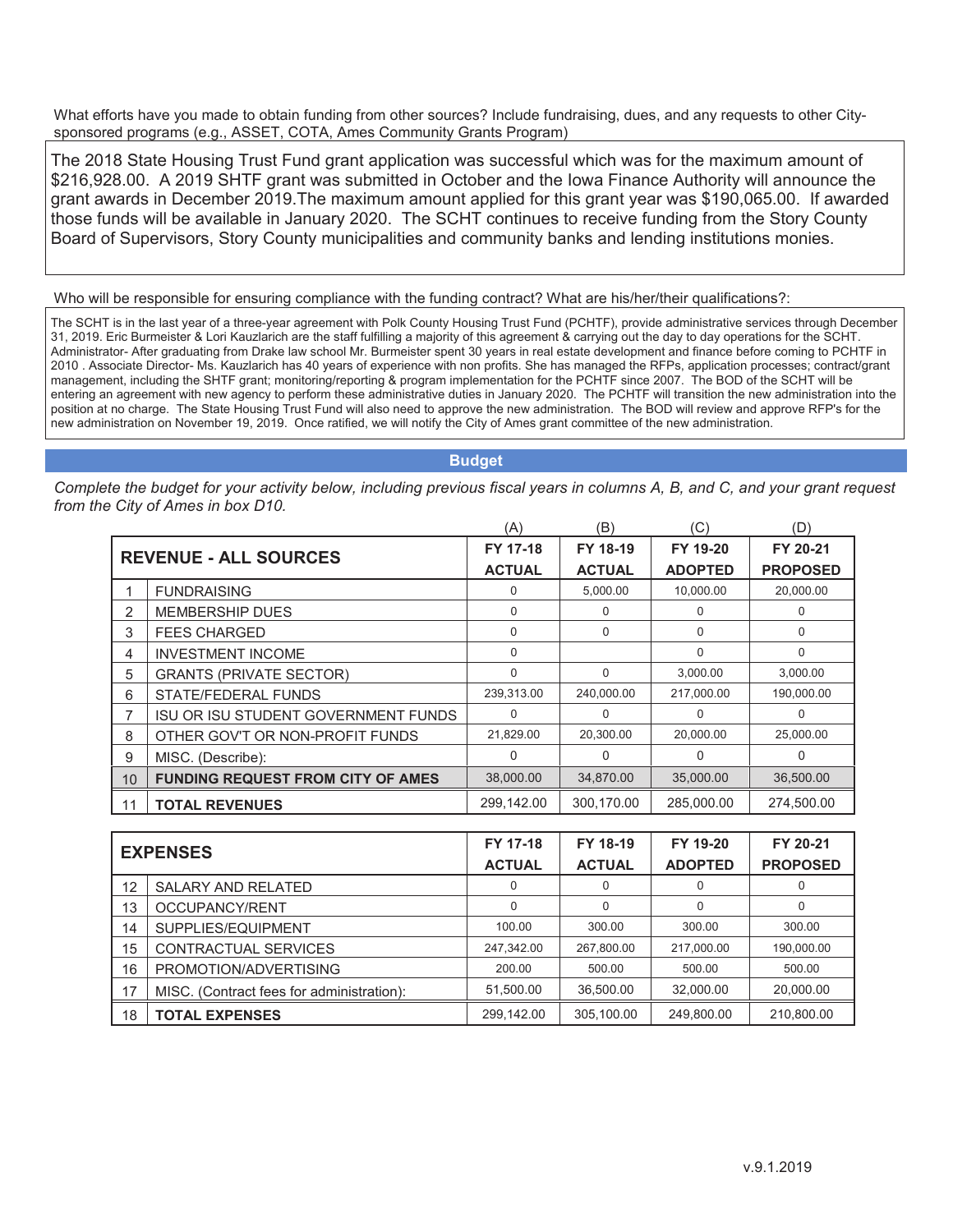*Funds awarded must be used to benefit the general public. On the lines below, describe the tasks you plan to complete using requested funds, the anticipated task completion date, and the amount you will request in reimbursement for that task. The total should add up to your funding request.*

*Tasks below should be services and programs that will be provided to the public (e.g., individual events, educational programs, improvements to public spaces, etc.). Tasks should not include costs that primarily benefit the organization (e.g., administrative expenses, overhead, rent, utilities, etc.). The organization should consider such internal costs in the overall cost of providing the specific service or program.*

*Prioritize the tasks proposed in this list, with the tasks the organization would most like to receive funding for towards the top.*

| <b>Priority</b> | <b>Task</b>                                                                                                                                 | Est. $#$ of<br><b>Participants</b> | <b>Completion</b><br><b>Date</b> | <b>Amount</b> |
|-----------------|---------------------------------------------------------------------------------------------------------------------------------------------|------------------------------------|----------------------------------|---------------|
|                 | Owner-Occupied Repairs on homes in Story County (<60% AMI)                                                                                  | 20                                 | 12/30/22                         | \$20,000      |
| 2               | Assistance for Story County residents, <50% AMI, to remove barriers to a home which prevents homelessness (rent, deposits, utilities, etc.) | 30                                 | 12/30/22                         | \$16,500      |
| 3               |                                                                                                                                             |                                    |                                  |               |
| 4               |                                                                                                                                             |                                    |                                  |               |
| 5               |                                                                                                                                             |                                    |                                  |               |
| 6               |                                                                                                                                             |                                    |                                  |               |
| 7               |                                                                                                                                             |                                    |                                  |               |
| 8               |                                                                                                                                             |                                    |                                  |               |
| 9               |                                                                                                                                             |                                    |                                  |               |

**TOTAL:**  \$36,500

**Disclaimer and Submission**

*By typing in my name below, I certify that my answers are true and complete to the best of my knowledge. I am authorized to submit this application on behalf of the organization named herein.*

 $Name$ :  $Title$ :  $Title$ :  $Namee$   $Title$ :  $Narmell, Tethee$ Eric Burmeister **Administrator** Title: Administrator **Administrator** Date: 11/15/20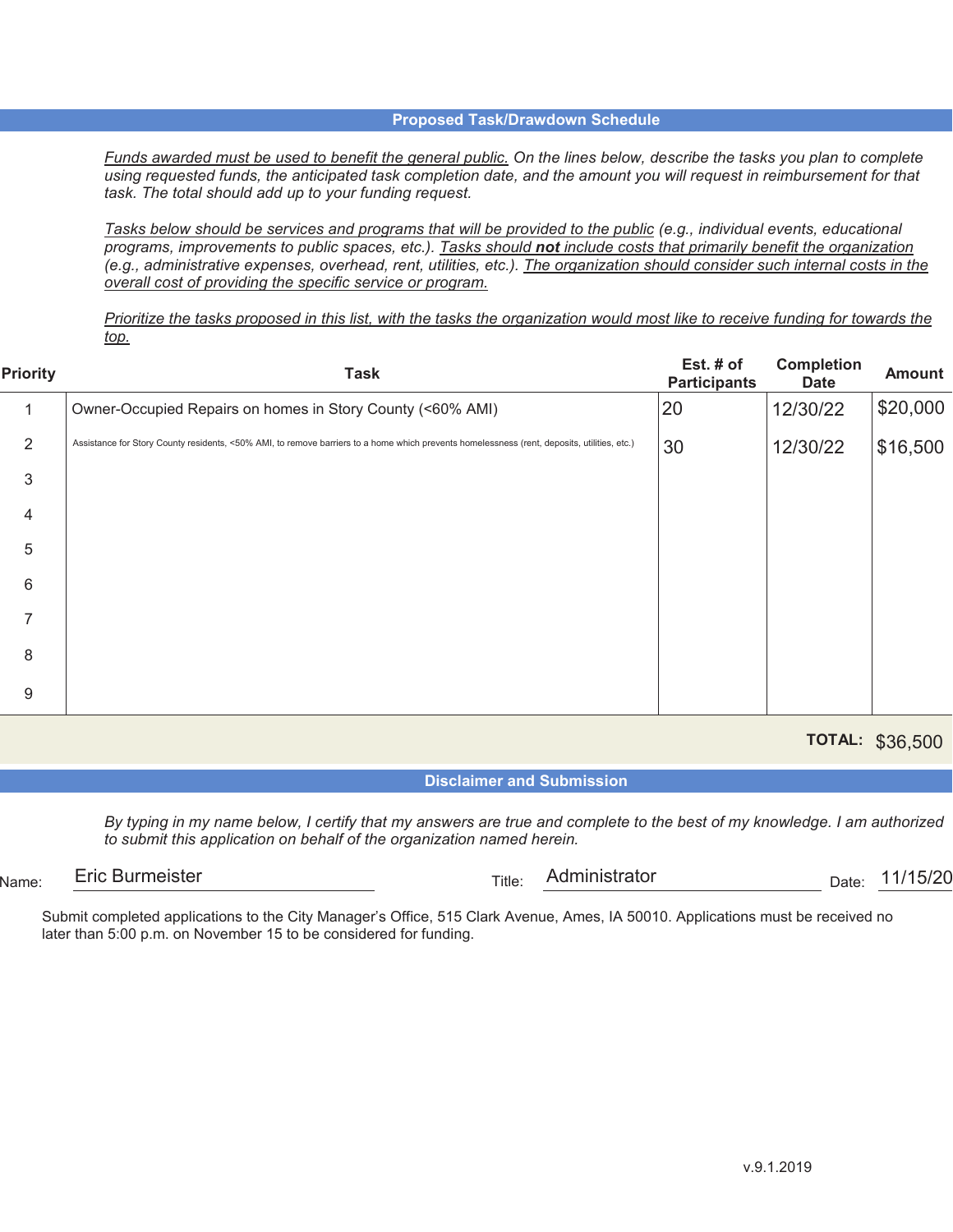

|                                                                                                                                                                                                                                                                                                                                                                                                                                                                                                                                      | <b>Applicant Information</b>                                                                                                                                                                                                                                                                                                                                                                                                                                                                                                                                                                                              |  |  |  |  |  |  |
|--------------------------------------------------------------------------------------------------------------------------------------------------------------------------------------------------------------------------------------------------------------------------------------------------------------------------------------------------------------------------------------------------------------------------------------------------------------------------------------------------------------------------------------|---------------------------------------------------------------------------------------------------------------------------------------------------------------------------------------------------------------------------------------------------------------------------------------------------------------------------------------------------------------------------------------------------------------------------------------------------------------------------------------------------------------------------------------------------------------------------------------------------------------------------|--|--|--|--|--|--|
| YES<br>NO<br>Is this request for a program/event sponsored by a student organization?<br>$\sqrt{}$<br>Ames Economic Development Commission (Workforce Solutions)<br>Date: November 15, 2019<br>Organization Name:<br>Brenda S. Dryer, Vice President<br><b>Contact Person:</b>                                                                                                                                                                                                                                                       |                                                                                                                                                                                                                                                                                                                                                                                                                                                                                                                                                                                                                           |  |  |  |  |  |  |
| <b>Contact Mailing</b><br>Address:                                                                                                                                                                                                                                                                                                                                                                                                                                                                                                   | 304 Main Street                                                                                                                                                                                                                                                                                                                                                                                                                                                                                                                                                                                                           |  |  |  |  |  |  |
|                                                                                                                                                                                                                                                                                                                                                                                                                                                                                                                                      | A<br>50010<br>Ames                                                                                                                                                                                                                                                                                                                                                                                                                                                                                                                                                                                                        |  |  |  |  |  |  |
| 515.232.2310<br>Phone:                                                                                                                                                                                                                                                                                                                                                                                                                                                                                                               | <b>ZIP Code</b><br>City<br><b>State</b><br>42-0623975<br>brenda@ameschamber.com<br>E-mail Address:<br>Tax ID#:                                                                                                                                                                                                                                                                                                                                                                                                                                                                                                            |  |  |  |  |  |  |
|                                                                                                                                                                                                                                                                                                                                                                                                                                                                                                                                      | <b>Program/Event Information</b>                                                                                                                                                                                                                                                                                                                                                                                                                                                                                                                                                                                          |  |  |  |  |  |  |
| What are the goals of this program/event?:                                                                                                                                                                                                                                                                                                                                                                                                                                                                                           |                                                                                                                                                                                                                                                                                                                                                                                                                                                                                                                                                                                                                           |  |  |  |  |  |  |
|                                                                                                                                                                                                                                                                                                                                                                                                                                                                                                                                      | The overall goal of our workforce solutions program is the attraction and retention of workforce in Ames and Story<br>County. We have plans to continue to enhance our program of work in FY2020; we wish to introduce initiatives geared<br>at engaging underserved populations and broadening our efforts to attract a skilled workforce to fill our growing number<br>of job openings! Our plans for new and enhanced programs and advertising efforts are detailed below.                                                                                                                                             |  |  |  |  |  |  |
| Date(s) program/event will be held:<br>Location of the program/event:                                                                                                                                                                                                                                                                                                                                                                                                                                                                | ∨<br>Check if continuous or ongoing:<br>to<br>Ames, Iowa                                                                                                                                                                                                                                                                                                                                                                                                                                                                                                                                                                  |  |  |  |  |  |  |
|                                                                                                                                                                                                                                                                                                                                                                                                                                                                                                                                      | # of individuals involved in program/event planning:<br># of individuals who will benefit from program/event:                                                                                                                                                                                                                                                                                                                                                                                                                                                                                                             |  |  |  |  |  |  |
| Funding amount requested:                                                                                                                                                                                                                                                                                                                                                                                                                                                                                                            | \$15,000                                                                                                                                                                                                                                                                                                                                                                                                                                                                                                                                                                                                                  |  |  |  |  |  |  |
| Has the City of Ames funded this<br>program/event before?                                                                                                                                                                                                                                                                                                                                                                                                                                                                            | If yes, what amount of<br>If yes, what year was<br>NO.<br><u>YES</u><br>FY2019<br>funding was received?: \$15,000<br>it last funded?:                                                                                                                                                                                                                                                                                                                                                                                                                                                                                     |  |  |  |  |  |  |
|                                                                                                                                                                                                                                                                                                                                                                                                                                                                                                                                      | <b>Program/Event Description</b>                                                                                                                                                                                                                                                                                                                                                                                                                                                                                                                                                                                          |  |  |  |  |  |  |
|                                                                                                                                                                                                                                                                                                                                                                                                                                                                                                                                      | Please answer each question below using the space provided.<br>Explain how this request helps accomplish the goals of this program/event. If you are requesting an increase in funding from the                                                                                                                                                                                                                                                                                                                                                                                                                           |  |  |  |  |  |  |
| funding:                                                                                                                                                                                                                                                                                                                                                                                                                                                                                                                             | last funding cycle, include an explanation of the enhanced or expanded services you intend to provide with the additional                                                                                                                                                                                                                                                                                                                                                                                                                                                                                                 |  |  |  |  |  |  |
| Economic Development Commission.                                                                                                                                                                                                                                                                                                                                                                                                                                                                                                     | The funding we are requesting from the City of Ames is KEY to supporting the implementation of the following new and enhanced Workforce Solutions initiatives of the Ames                                                                                                                                                                                                                                                                                                                                                                                                                                                 |  |  |  |  |  |  |
| woman attending the event.                                                                                                                                                                                                                                                                                                                                                                                                                                                                                                           | 1. Women in Manufacturing - We will partner with lowaWorks and the United Way of Story County to host an event (s) designed to expose women that are "under"employed to<br>the great opportunities available in the field of manufacturing across Story County. Our local manufacturers will be encouraged to participate and interact and meet with the                                                                                                                                                                                                                                                                  |  |  |  |  |  |  |
| 2. Parent/Student Manufacturing Event - This event will be held in conjunction with Manufacturing Week 2020. It's important for not only our students but their parents to<br>understand more about the great opportunities available in manufacturing across Story County. Underserved and vulnerable student populations will be encouraged to attend<br>this event where both the parents and the students will have the opportunity to talk to manufacturers face to face to learn more about careers in advanced manufacturing. |                                                                                                                                                                                                                                                                                                                                                                                                                                                                                                                                                                                                                           |  |  |  |  |  |  |
|                                                                                                                                                                                                                                                                                                                                                                                                                                                                                                                                      | 3. We continue to see the number of IT jobs grow in Ames. ISU does not graduate enough IT folks to meet our business's and the State's growing needs in this area. in addition<br>to the shortage for new IT employees our companies are struggling to find "experienced" IT employees. We will maintain our sponsorship of the Technology Association of lowa's<br>"lowan Project" and look for ways to enhance our marketing to the leads that we receive as a result of this sponsorship.                                                                                                                              |  |  |  |  |  |  |
|                                                                                                                                                                                                                                                                                                                                                                                                                                                                                                                                      | 4. The State of lowa is intensifying their efforts to attract people to the State. by launching a multi-faceted campaign entitled Livelnlowa.com. We have a unique opportunity to<br>"piggy back" on top of the State campaign by placing sponsored and featured WorkInAmes.com ads on this website in FY 2020.                                                                                                                                                                                                                                                                                                           |  |  |  |  |  |  |
| this support and broaden our workforce message!                                                                                                                                                                                                                                                                                                                                                                                                                                                                                      | 5. The State of lowa is also creating opportunities to work with individual communities to generate a digital video that they will work to place on our behalf. Our goal is to leverage                                                                                                                                                                                                                                                                                                                                                                                                                                   |  |  |  |  |  |  |
|                                                                                                                                                                                                                                                                                                                                                                                                                                                                                                                                      | 6. We know that lack of child care is a barrier for people to enter the workforce. We need everyone that can work to be working in Ames and Story County! We have agreed<br>(subject to funding) to partner with lowaWorks and the Child Care Resource center to sponsor a Fast Track ChildCare program in Ames. This week long program equips people<br>to become registered daycare providers. We will work with our Story County human service providers to focus on involvement of people from underserved populations. Our goal<br>is to be able to offer this week long training at least two times during FY 2020. |  |  |  |  |  |  |
| and companies right here in Ames to connect.                                                                                                                                                                                                                                                                                                                                                                                                                                                                                         | 7. The State continues to focus efforts on their Future Ready lowa initiative. The State of lowa recently launched a website designed to connect students with project based<br>learning opportunities across lowa. We have begun work to design and build upon this State site and launch a Story County portal in FY 2020 that will make it easier for students                                                                                                                                                                                                                                                         |  |  |  |  |  |  |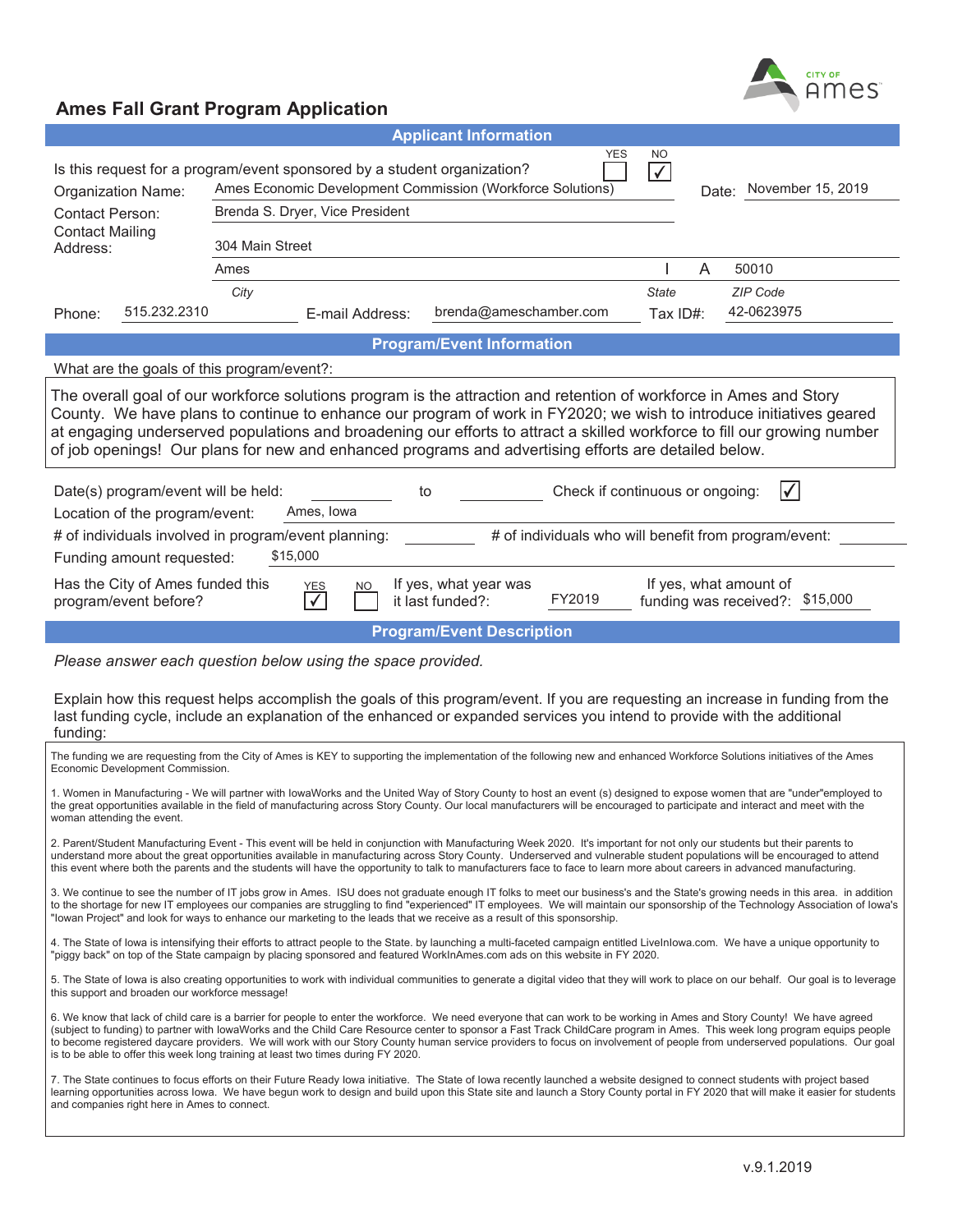We have begun efforts to secure \$59,000 in funding from private sources. We will be requesting \$40,000 in funding support from the Story County Board of Supervisors in January. Funding requests will be made to Mary Greeley Medical Center and DMACC before 12.31.2019.

Who will be responsible for ensuring compliance with the funding contract? What are his/her/their qualifications?:

Brenda S. Dryer will be responsible for ensuring compliance with this funding contract. Brenda tracks and monitors the workforce solutions budget and progress towards goals each month. Not only does Brenda serve in a leadership role within our organization she has managed other non profit economic development groups that have received governmental funding for the last 20+ years.

**Budget**

|    |                                            | (A)            | (B)           | 'C'            | (D)             |
|----|--------------------------------------------|----------------|---------------|----------------|-----------------|
|    | <b>REVENUE - ALL SOURCES</b>               | FY 17-18       | FY 18-19      | FY 19-20       | FY 20-21        |
|    |                                            | <b>ACTUAL</b>  | <b>ACTUAL</b> | <b>ADOPTED</b> | <b>PROPOSED</b> |
|    | <b>FUNDRAISING</b>                         | 35,000         | 45,000        | 50,000         | 59,000          |
| 2  | <b>MEMBERSHIP DUES</b>                     |                |               | $\Omega$       | 0               |
| 3  | <b>FEES CHARGED</b>                        |                |               | $\Omega$       | $\Omega$        |
| 4  | <b>INVESTMENT INCOME</b>                   |                |               | $\Omega$       | 0               |
| 5  | <b>GRANTS (PRIVATE SECTOR)</b>             |                |               | 5,000          | 5,000           |
| 6  | STATE/FEDERAL FUNDS                        |                |               | $\Omega$       | $\Omega$        |
|    | <b>ISU OR ISU STUDENT GOVERNMENT FUNDS</b> |                |               | $\Omega$       | $\Omega$        |
| 8  | OTHER GOV'T OR NON-PROFIT FUNDS            | 15,000         | 55,000        | 60,000         | 60,000          |
| 9  | MISC. (Describe):                          |                |               | $\Omega$       | 0               |
| 10 | <b>FUNDING REQUEST FROM CITY OF AMES</b>   | $\overline{0}$ | $\Omega$      | 15,000         | 15,000          |
| 11 | <b>TOTAL REVENUES</b>                      | 50.000         | 100,000       | 130.000        | 139,000         |

| <b>EXPENSES</b> |                           | FY 17-18      | FY 18-19      | FY 19-20       | FY 20-21        |
|-----------------|---------------------------|---------------|---------------|----------------|-----------------|
|                 |                           | <b>ACTUAL</b> | <b>ACTUAL</b> | <b>ADOPTED</b> | <b>PROPOSED</b> |
| 12              | <b>SALARY AND RELATED</b> | 10.000        | 20,000        | 30.000         | 30,000          |
| 13              | OCCUPANCY/RENT            | 0             | 0             |                | 0               |
| 14              | SUPPLIES/EQUIPMENT        | 500           | 1000          | 2.000          | 1,000           |
| 15              | CONTRACTUAL SERVICES      | 0             | $\Omega$      | 0              | $\Omega$        |
| 16              | PROMOTION/ADVERTISING     | 20,000        | 35,000        | 48,000         | 49,000          |
| 17              | MISC. (Describe):         | 19.500        | 44,000        | 50.000         | 59,000          |
| 18              | <b>TOTAL EXPENSES</b>     | 50.000        | 100.000       | 130,000        | 139.000         |